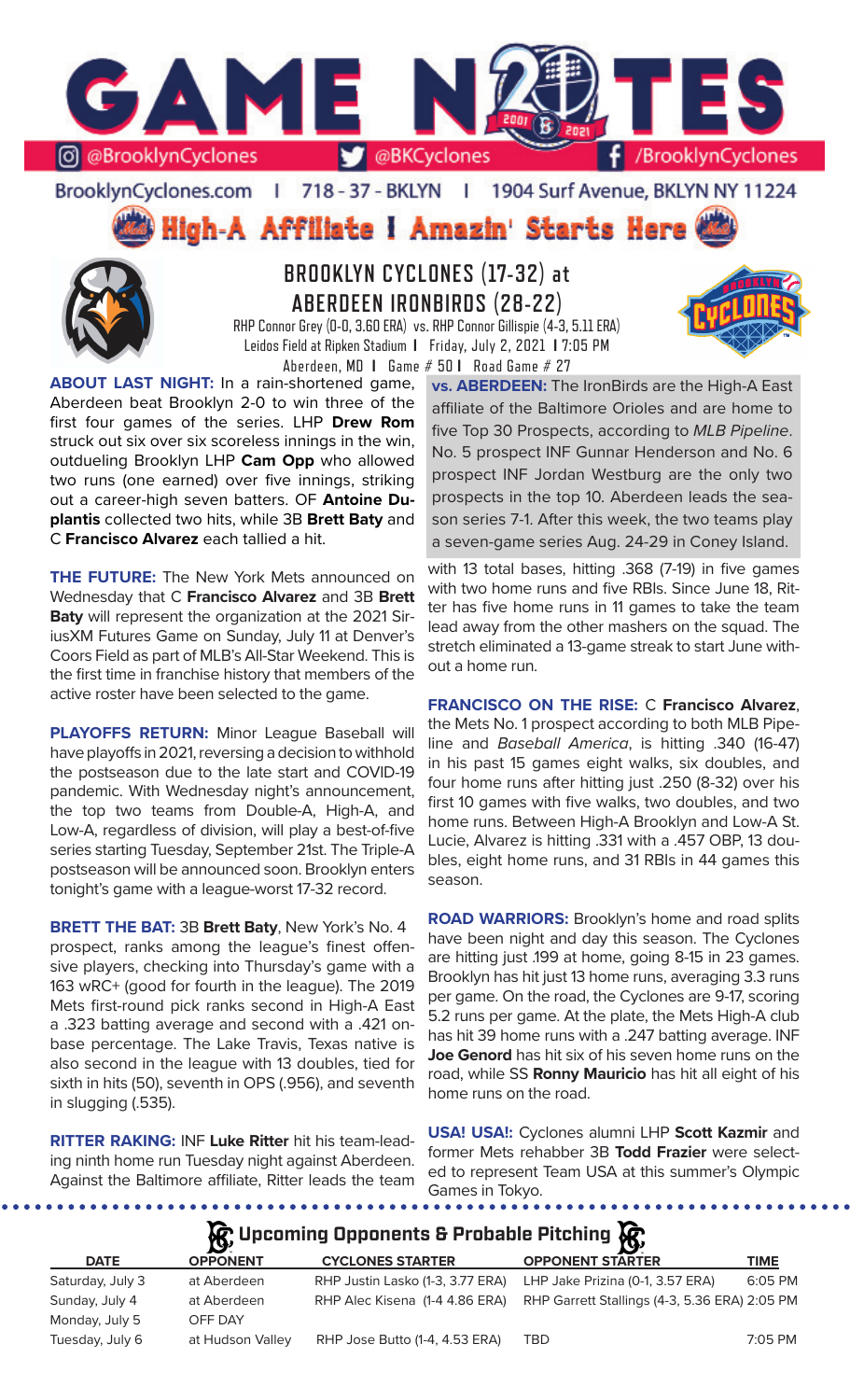# **JULY 2 AT ABERDEEN STARTING PITCHER PAGE 2 Height:** 6-1 **Weight:** 180 **Bats**: Right **Throws**: Right **Date of Birth:** May 6, 1994 **Age**: 27 **Hometown:** Frewsburg, NY **How Obtained:** Signed as a minor league free agent, 6/17/2021 **College:** St. Bonaventure  $\#$  33  $\;$  CONNOR GREY  $\;$  RHP

**TONIGHT:** Connor Grey makes his second Mets minor league start tonight after striking out six over five innings against Jersey Shore on Saturday.

**BACK TO AFFILIATED:** Grey was drafted by Arizona in the  $\frac{DATE}{6/20}$ 20th round of the 2016 MLB Draft out of St. Bonaventure (Olean, NY) in the Atlantic 10. The Frewsburg native was released in May of 2020. The righty reached Triple-A with Reno in 2019, making seven appearances and one start.

**DIAMONDBACKS CAREER:** Grey made 84 minor league appearances and 57 starts while in the Arizona system, from the Pioneer League to Triple-A between 2016 and 2019. Grey worked as a starter for his first three seasons and then started just four of 24 games in 2019.

**INDEPENDENT BALL:** After being released during the pandemic in May of 2020, Grey returned to baseball in 2021 with the Chicago Dogs of the American Association, making six starts before being signed by the Mets on June 17, 2021. Grey struck out 37 in 34 innings, posting a 3.18 earned run average. He posted a 26% strikeout rate and an eight percent walk rate.

**THE BONNIES:** Grey is one of 16 St. Bonaventure Bonnies to get drafted. Nobody drafted from St. Bonaventure has made the big leagues, however Hall of Fame Manager and baseball legend John McGraw went to St. Bonaventure before nearly 30 years managing the New York Giants to three World Series Championships from 1902-1932. McGraw's 2,763 victories ranks third behind Connie Mack and Tony La Russa. The last Bonnie to make the big leagues was Danny McDevitt who played with the Brooklyn Dodgers in 1957, the Los Angeles Dodgers from 1958-1960, and then the Yankees, Twins, and Kansas City Athletics from 1961 to 1962.

**2021 GAME-BY-GAME Double-A Binghamton**<br> **OPP DEC IP H R ER DATE OPP DEC IP H R ER BB K HR AVG** 6/20 POR 2.0 2 1 1 0 4 1 .250 **High-A Brook**<br>**DATE OPP DEC IP H R DATE OPP DEC IP H R ER BB K HR AVG** 6/26 JS 5.0 3 2 2 1 6 0 .176

| K/9          | BB/9 | HR/9       |
|--------------|------|------------|
| 30%          | 5%   | 0.00       |
| <b>BABIP</b> | GB%  | <b>FIP</b> |
| .250         | 25%  | 2.48       |

### **GREY'S SEASON AND CAREER HIGHS**

| 2021 Season                                        |                             | Career                       |
|----------------------------------------------------|-----------------------------|------------------------------|
| 6 (6/26 vs. Jersey Shore)                          | <b>Strikeouts</b>           | 12 (4/19/18 at Stockton)     |
| None                                               | <b>Double Digit K Games</b> | Three times                  |
| 3 (6/26 vs. Jersey Shore)                          | <b>High Hits, Game</b>      | 12 (7/29/16 vs. Helena)      |
| 1 (6/20 vs Portland)                               | High HR, Game               | 3 (3x, 7/28/18 at Lancaster) |
| 2 (6/26 vs. Jersey Shore)                          | <b>High Runs, Game</b>      | 9 (5/17/18 at Lancaster)     |
| None                                               | <b>High Walks, Game</b>     | 4 (7/22/18 vs. Lancaster)    |
| 5 IP (6/26 vs. Jersey Shore) Innings Pitched, Game |                             | 9 IP (9/1/17 at Clinton)     |
| None                                               | <b>Complete Games</b>       | 2 (last: 9/1/17 at Clinton)  |
| None                                               | <b>Shutouts</b>             | 1 (9/1/17 at Clinton)        |

| CYCLONES STARTING PITCHER BREAKDOWN |   |          |                                                       |     |         |  |  |  |  |  |
|-------------------------------------|---|----------|-------------------------------------------------------|-----|---------|--|--|--|--|--|
| <b>STARTER</b>                      |   |          | <b>GS Quality StartsRun SupportRS/Start BC Record</b> |     |         |  |  |  |  |  |
| Butto, Jose                         | 9 |          | 39                                                    | 4.3 | $4 - 5$ |  |  |  |  |  |
| Grey, Connor                        |   | Ω        | 8                                                     | 8.0 | $1 - 0$ |  |  |  |  |  |
| Griffin, David                      |   | ∩        | 8                                                     | 8.0 | $O-1$   |  |  |  |  |  |
| Kisena, Alec                        | 8 | $\Omega$ | 36                                                    | 4.5 | $2 - 6$ |  |  |  |  |  |
| Lasko, Justin                       | 4 | 3        | 19                                                    | 4.8 | $1 - 3$ |  |  |  |  |  |
| Opp, Cam                            | 6 |          | 17                                                    | 2.8 | $2 - 4$ |  |  |  |  |  |
| Parsons, Hunter                     |   | ∩        | 5                                                     | 5.0 | $1 - 0$ |  |  |  |  |  |
| Rojas, Oscar                        | 4 | ∩        | 21                                                    | 5.3 | $1 - 3$ |  |  |  |  |  |
| Vilera, Jaison                      | 9 | Ω        | 34                                                    | 3.8 | $1 - 8$ |  |  |  |  |  |
| Walker, Josh                        |   |          | 27                                                    | 6.8 | $3-1$   |  |  |  |  |  |

| <b>CATCHER ERA</b> |         |    |            |            |  |  |  |  |  |
|--------------------|---------|----|------------|------------|--|--|--|--|--|
| <b>NAME</b>        | G       | ER | <b>INN</b> | <b>ERA</b> |  |  |  |  |  |
| Alvarez            | 15      | 67 | 114        | 5.29       |  |  |  |  |  |
| Mena               |         | 27 | 58         | 4.19       |  |  |  |  |  |
| Senger             | 9       | 44 | 81         | 4.89       |  |  |  |  |  |
| Uriarte            | $15 \,$ | 62 | 118        | 4.73       |  |  |  |  |  |

| <b>BROOKLYN CYCLONES PITCHING BREAKDOWN</b> |     |                                       |                 |  |  |    |  |           |  |               |                                                              |                                              |                         |                            |  |               |         |           |            |
|---------------------------------------------|-----|---------------------------------------|-----------------|--|--|----|--|-----------|--|---------------|--------------------------------------------------------------|----------------------------------------------|-------------------------|----------------------------|--|---------------|---------|-----------|------------|
|                                             | W-L |                                       | ERA IPHR ER BBK |  |  |    |  |           |  | <b>HR AVG</b> |                                                              | W-L                                          | ERA                     | IPHR                       |  |               | ER BB K | <b>HR</b> | <b>AVG</b> |
| <b>STARTERS</b>                             |     | 8-23 5.82 218.0 225 158 141 75 218 37 |                 |  |  |    |  |           |  | 262           | <b>I</b> HOME                                                | $8-15$                                       | 3.94                    | 201.0 170 102 88 89 204 13 |  |               |         |           | .230       |
| <b>RELIEVERS</b>                            |     | 9-9 3.57 194.0 161 96                 |                 |  |  | 77 |  | 104 210 9 |  | .223          | <b>IROAD</b>                                                 |                                              | 9-17 5.55 211.0 216 152 |                            |  | 130 93 224 33 |         |           | .257       |
| <b>TOTAL</b>                                |     |                                       |                 |  |  |    |  |           |  |               | 17-32  4.65  412.0  386  254  213  182  428  46  .224  TOTAL | 17-32 4.65 412.0 386 254 213 182 428 46 .224 |                         |                            |  |               |         |           |            |

### **BULLPEN NOTES**

-RHP Mitch Ragan, RHP Hunter Parsons, and RHP Bryce Montes de Oca have a team-lowest .250 BABIP.

-RHP Josh Hejka's 2.97 FIP is the lowest in the Cyclones bullpen.

-RHP Josh Hejka sports a bullpen-lowest 4.3 BB%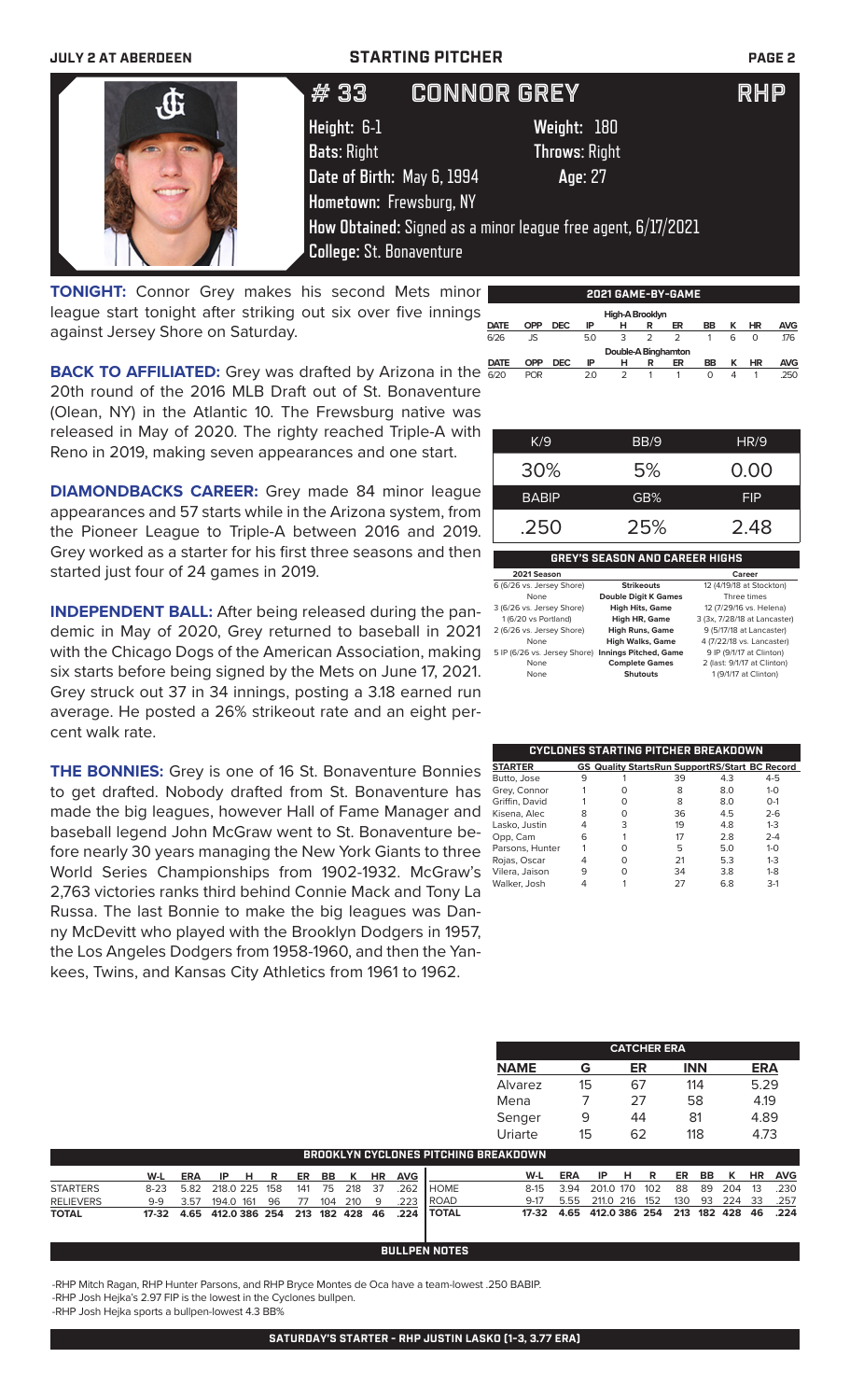| <b>JULY 2 AT ABERDEEN</b>                                               |                                                                                                                                                                                         | <b>BATTING PAGES</b>                                                                                                                                                                                                                                                                                                                                                                                                    | <b>PAGE 3</b>                                                                                                                                                                         |
|-------------------------------------------------------------------------|-----------------------------------------------------------------------------------------------------------------------------------------------------------------------------------------|-------------------------------------------------------------------------------------------------------------------------------------------------------------------------------------------------------------------------------------------------------------------------------------------------------------------------------------------------------------------------------------------------------------------------|---------------------------------------------------------------------------------------------------------------------------------------------------------------------------------------|
| <b>FRANCISCO ALVAREZ - C</b><br># 19                                    |                                                                                                                                                                                         |                                                                                                                                                                                                                                                                                                                                                                                                                         | .286, 6 HR, 19 RBI, .415 WOBA, WRC+ 159                                                                                                                                               |
| Last Game: 1-2<br><b>RISP:</b> 8-25 (.320)<br><b>Streak:</b> 2 G (3-5)  | <b>Home: 8-42</b><br><b>Road: 18-49</b><br>vs. ABD: 5-20 (.250)                                                                                                                         | Last HR: 6/26 vs. Jersey Shore<br>Multi-Hit Games: 6 (6/30 at Aberdeen G1)<br>Multi-RBI Games: 5 (6/25 vs. Jersey Shore)                                                                                                                                                                                                                                                                                                | Season High, Hits: 3 (6/6 at JS)<br>Season High, Runs: 3 (6/20 at WIL)<br>Season High, RBI: 4 (6/6 at JS)<br>Season High, SB: 1 (6/3 at JS)                                           |
|                                                                         | No. 38 prospect in the game according to MLB Pipeline                                                                                                                                   | Fiters his fourth year in the Mets organizationCalled up from Low-A St. Lucie on Monday, May 2419 years old, turning 20 on November 19<br>· Ranks as the No. 1 prospect in the Mets system according to both MLB Pipeline and Baseball AmericaRanked as No. 4 catching prospect in baseball and the                                                                                                                     |                                                                                                                                                                                       |
|                                                                         | • Non-roster invitee to Mets Spring TrainingSigned with NYM as NDFA on July 2, 2018                                                                                                     | • Hit .417 (20-48) with five doubles, two home runs, and 12 RBIs in 15 games with St. LucieStruck out seven times and walked 15went 2-for-4 in stolen bases                                                                                                                                                                                                                                                             |                                                                                                                                                                                       |
| ZACH ASHFORD - OF<br>#9                                                 |                                                                                                                                                                                         |                                                                                                                                                                                                                                                                                                                                                                                                                         | .197, 1 HR, 7 RBI, .260 w0BA, wRC+ 62                                                                                                                                                 |
| Last Game: 0-2<br><b>RISP:</b> 4-13 (.308)<br><b>Streak:</b>            | <b>Home: 8-34</b><br><b>Road: 4-27</b><br>vs. AB: 3-20 (.150)                                                                                                                           | Last HR: 5/23 vs. Hudson Valley<br>Multi-Hit Games: 1 (5/23 vs. Hudson Valley)<br>Multi-RBI Games: 2 (6/30 at Aberdeen G2)                                                                                                                                                                                                                                                                                              | Season High, Hits: 2 (5/23 vs. HV)<br>Season High, Runs: 2 (6/6 at JS)<br>Season High, RBI: 2 (2x, 6/30 at ABD G2)                                                                    |
|                                                                         | • Drafted by the Mets out of Fresno State in the 6th round of the 2019 MLB Draft                                                                                                        | · Enters his third year in the Mets organizationCalled up from Low-A St. Lucie on Saturday, May 22<br>• Hit .340 (17-50) in 14 games with the St. Lucie Mets in 2021, collecting three doubles and six walks with a stolen base<br>• Spent his first few games as a pro with Brooklyn in 2019, hitting 136 in 16 games before being sent to the GCL Mets (37 G, .295/2/23/.413)                                         | <b>Season High, SB:</b> 1 (2x, 6/9 vs. HV G2)                                                                                                                                         |
| # 22 BRETT BATY - INF                                                   |                                                                                                                                                                                         |                                                                                                                                                                                                                                                                                                                                                                                                                         | .323, 6 HR, 32 RBI, .421 wOBA, wRC+ 163                                                                                                                                               |
| Last Game: 1-2<br><b>RISP: 18-46 (.391)</b><br><b>Streak:</b> 2 G (3-4) | Home: 15-65<br><b>Road: 35-91</b><br>vs. ABD: 7-22 (.318)                                                                                                                               | Last HR: 6/26 vs. Jersey Shore<br>Multi-Hit Games: 14 (6/30 at Aberdeen G2)<br>Multi-RBI Games: 9 (6/20 at Wilmington)                                                                                                                                                                                                                                                                                                  | Season High, Hits: 4 (5/19 vs. HV)<br>Season High, Runs: 2 (5x, 6/9 vs. HV G2)<br><b>Season High, RBI:</b> $4$ (2x, $6/3$ at JS)<br><b>Season High, SB:</b> 1 (3x, 6/19 at WIL)       |
|                                                                         | • Joined the Alternate Training Site in Brooklyn in 2020                                                                                                                                | • Enters his third year in the Mets organizationRated as the No. 4 prospect in the Mets system and the No. 94 prospect in baseball according to MLB Pipeline<br>• Earned a non-roster invitation to Spring Training in 2021, collecting a double and a single in 10 games and 10 at-bats                                                                                                                                |                                                                                                                                                                                       |
|                                                                         | Oommitted to the University of Texas before being drafted in the first round (12th overall) in 2019                                                                                     | • Spent the majority of his first pro season with Kingsport (R) before a promotion to Brooklyn to finish the 2019 season, winning the league title with the Cyclones                                                                                                                                                                                                                                                    |                                                                                                                                                                                       |
| #11<br><b>CODY BOHANEK - INF</b>                                        |                                                                                                                                                                                         |                                                                                                                                                                                                                                                                                                                                                                                                                         | .238, 3 HR, 9 RBI, .345 wOBA, wRC+ 115                                                                                                                                                |
| Last Game: 0-3<br>RISP: 2-20 (.100)<br>Streak:                          | <b>Home: 6-31</b><br><b>Road: 12-50</b><br><b>vs. ABD: 2-8</b>                                                                                                                          | Last HR: 6/30 at Aberdeen G1<br>Multi-Hit Games: 4 (6/27 vs. Jersey Shore)<br>Multi-RBI Games: 2 (6/30 at Aberdeen G2)                                                                                                                                                                                                                                                                                                  | Season High, Hits: 3 (5/5 at Asheville)<br>Season High, Runs: 2 (2x, 6/15 at Wil)<br>Seaon High, RBI: 2 (2x, 6/30 at ABD G2)<br><b>Season High, SB:</b> 1 (2x, 6/27 vs. JS)           |
|                                                                         | exchange for OF Ross Adolph, INF Luis Santana, and C Scott Manea<br>• Broke camp with Brooklyn: 5 G, .313/.500/.500 with a home run a two RBIs before the call up                       | · Enters his third year in the Mets organization and his fifth as a professionalTraded from Houston to the Mets in January of 2019 along with 3B J.D. Davis in<br>• Returns from Triple-A Syracuse 5/12-6/8 and 6/24: 21 G, 179/.338/.268 with three doubles, a triple, and a home run with 11 walks<br>• Originally drafted by Houston in the 30th round of the 2017 MLB Draft from the University of Illinois-Chicago |                                                                                                                                                                                       |
| #8                                                                      | <b>ANTOINE DUPLANTIS - OF</b>                                                                                                                                                           |                                                                                                                                                                                                                                                                                                                                                                                                                         | .244, 2 HR, 9 RBI, .301 wOBA, wRC+ 88                                                                                                                                                 |
| Last Game: 2-3<br>RISP: 7-29 (.241)<br><b>Streak:</b> 2 G (3-6)         | Home: 10-64<br><b>Road: 31-100</b><br>vs. ABD: 5-22 (.227)                                                                                                                              | Last HR: 6/18 at Wilmington<br>Multi-Hit Games: 11 (7/1 at Aberdeen)<br>Multi-RBI Games: 2 (6/18 at Wilmington)                                                                                                                                                                                                                                                                                                         | Season High, Hits: 4 (5/16 at Greenville)<br>Season High, Runs: 4 (5/16 at Greenville)<br>Season High, RBI: 2 (2x, 6/18 at Wilmington)<br>Season High, SB: 1 (2x, 5/16 at Greenville) |
|                                                                         | • Recorded eight outfield assists in 47 games to lead Brooklyn in 2019                                                                                                                  | · Enters his third year in the Mets organization Spent his draft year with Brooklyn and scored the game-winning run against Lowell in the 2019 NYPL Championship<br>• Finished his LSU career with 359 hits, most in school history and second-most in SEC history behind fellow Mets MiLB outfielder Jake Mangum (383 hits)Never                                                                                       |                                                                                                                                                                                       |
| finished a season at LSU hitting lower than .316                        |                                                                                                                                                                                         | • Mets 12th round pick, 2019Also drafted in the 19th round by Cleveland in 2018Brother Armond, holds the world record in the pole vault with a height of 6.18m.                                                                                                                                                                                                                                                         |                                                                                                                                                                                       |
| # 20 JOE GENORD - INF                                                   |                                                                                                                                                                                         |                                                                                                                                                                                                                                                                                                                                                                                                                         | .211, 7 HR, 15 RBI, .295 wOBA, wRC+ 84                                                                                                                                                |
| Last Game: 0-2<br><b>RISP: 5-33 (.152)</b><br>Streak:                   | Home: 9-56<br>Road: 20-88<br>vs. ABD: 2-20 (.100)                                                                                                                                       | Last HR: 6/20 at Wilmington<br>Multi-Hit Games: 5 (6/20 at Wilmington)<br>Multi-RBI Games: 3 (6/1 at Jersey Shore)                                                                                                                                                                                                                                                                                                      | Season High, Hits: 3 (2x, 5/19 vs. HV)<br>Season High, Runs: 3 (2x, 5/19 vs. HV)<br>Season High, RBI: 3 (5/8 at Asheville)<br>Season High, SB: 1 (6/18 at Wilmington)                 |
| • Mets 9th round pick in 2019 out of South Florida                      | • Two-time All-AAC honoree who led USF in home runs in each of his three seasons<br>• Also drafted by the Los Angeles Dodgers in the 19th round of the 2015 draft.                      | • Enters his third year in the Mets organizationNamed to the NYPL All-Star team and won a league title with Brooklyn in 2019<br>• Led the Cyclones with nine home runs and 44 RBIsEarned Player of the Week honors with the Cyclones during the week of July 7.                                                                                                                                                         |                                                                                                                                                                                       |
| #10 LUIS GONZALEZ - INF                                                 |                                                                                                                                                                                         |                                                                                                                                                                                                                                                                                                                                                                                                                         | .000, 0 HR, 0 RBI, .000 w0BA, wRC+ -100                                                                                                                                               |
| Last Game: 0-2                                                          | Home:                                                                                                                                                                                   | Last HR:                                                                                                                                                                                                                                                                                                                                                                                                                | <b>Season High, Hits:</b>                                                                                                                                                             |
| <b>RISP: 0-2</b><br>Streak:                                             | <b>Road: 0-7</b><br>vs. ABD: 0-7                                                                                                                                                        | <b>Multi-Hit Games:</b><br><b>Multi-RBI Games:</b>                                                                                                                                                                                                                                                                                                                                                                      | <b>Season High, Runs:</b><br>Season High, RBI:<br>Season High, SB:                                                                                                                    |
| • Signed with the Reds in September of 2012.                            | • Played three games with Low-A St. Lucie, going 3-12 with a double<br>• Career .253 hitter in 587 games and 2,151 at-bats with Cincinnati and New York farm systems.                   | • Enters his first season in the Mets organization, signing a minor league deal with New York on May 30, 2021.<br>• Spent seven seasons in the Cincinnati farm system, reaching as high as Triple-A Louisville in 2019.                                                                                                                                                                                                 |                                                                                                                                                                                       |
| #35 ADRIAN HERNANDEZ - OF                                               |                                                                                                                                                                                         |                                                                                                                                                                                                                                                                                                                                                                                                                         | .133, 1 HR, 2 RBI, .151 wOBA, wRC+ -6                                                                                                                                                 |
| Last Game: 0-2<br>RISP: 3-15 (.200)<br>Streak:                          | <b>Home: 7-34</b><br><b>Road: 4-38</b><br>vs. ABD: 3-13 (.231)                                                                                                                          | Last HR:<br>Multi-Hit Games: 1 (5/25 vs. Aberdeen)<br><b>Multi-RBI Games:</b>                                                                                                                                                                                                                                                                                                                                           | Season High, Hits: 2 (5/25 vs. Aberdeen)<br>Season High, Runs: 1 (2x 6/25 vs. JS)<br><b>Season High, RBI:</b> 1 (2x 6/22 vs. JS)                                                      |
|                                                                         | • Hit .261 with five homers and 34 RBIs in 63 games in the Dominican Summer League in 2018.<br>• Signed for \$1.5 million by the Mets as a non-drafted international free agent in 2017 | • Returned from the Development List June 22stayed and worked out with Brooklyn from June 8-21.<br>• Enters his fifth year in the Mets organizationreceived 5/8 from extended spring training after the injury to OF Scott Ota.<br>• Ranked the No. 30 Prospect in the NYM system by MLB PipelineLimited to four games with the GCL Mets in 2019 due to hamstring injuries.                                             | Season High, SB:                                                                                                                                                                      |
| <b>RONNY MAURICIO - INF</b><br>#2                                       |                                                                                                                                                                                         |                                                                                                                                                                                                                                                                                                                                                                                                                         | .228, 8 HR, 27 RBI, .303 w0BA, wRC+ 89                                                                                                                                                |
| Last Game: DNP                                                          | <b>Home: 8-72</b>                                                                                                                                                                       | Last HR: 6/30 at Aberdeen G2                                                                                                                                                                                                                                                                                                                                                                                            | Season High, Hits: 3 (4x, 6/17 atWilmington)                                                                                                                                          |

**RISP:** 9-45 (.200) **Road:** 35-108 **Multi-Hit Games:** 8 (6/22 vs. Jersey Shore) **Season High, Runs:** 2 (6x, 6/20 at WIL) **Streak:** 1 G (1-3) **vs. ABD:** 4-24 (.167) **Multi-RBI Games:** 8 (6/30 at Aberdeen G2) **Seaon High, RBI:** 4 (2x, 5/16 at Greeville) **Season High, SB:** 2 (6/27 vs. JS)

• Enters his fifth year in the Mets organization...Rated as the No. 2 prospect in the Mets system and the No. 58 prospect in baseball according to *MLB Pipeline* • Non-roster invitee to Spring Training for the third consecutive season...Spent 2020 at the Mets Alternate Site and had one at-bat with the Tigres del Licey in the Dominican Winter League

• Named a South Atlantic League mid-season All-Star with Columbia (A) in 2019

• Won the 2018 GCL Mets Sterling Award, given to the team's most valuable player...Signed with the Mets as a 16-year-old on July 2, 2017.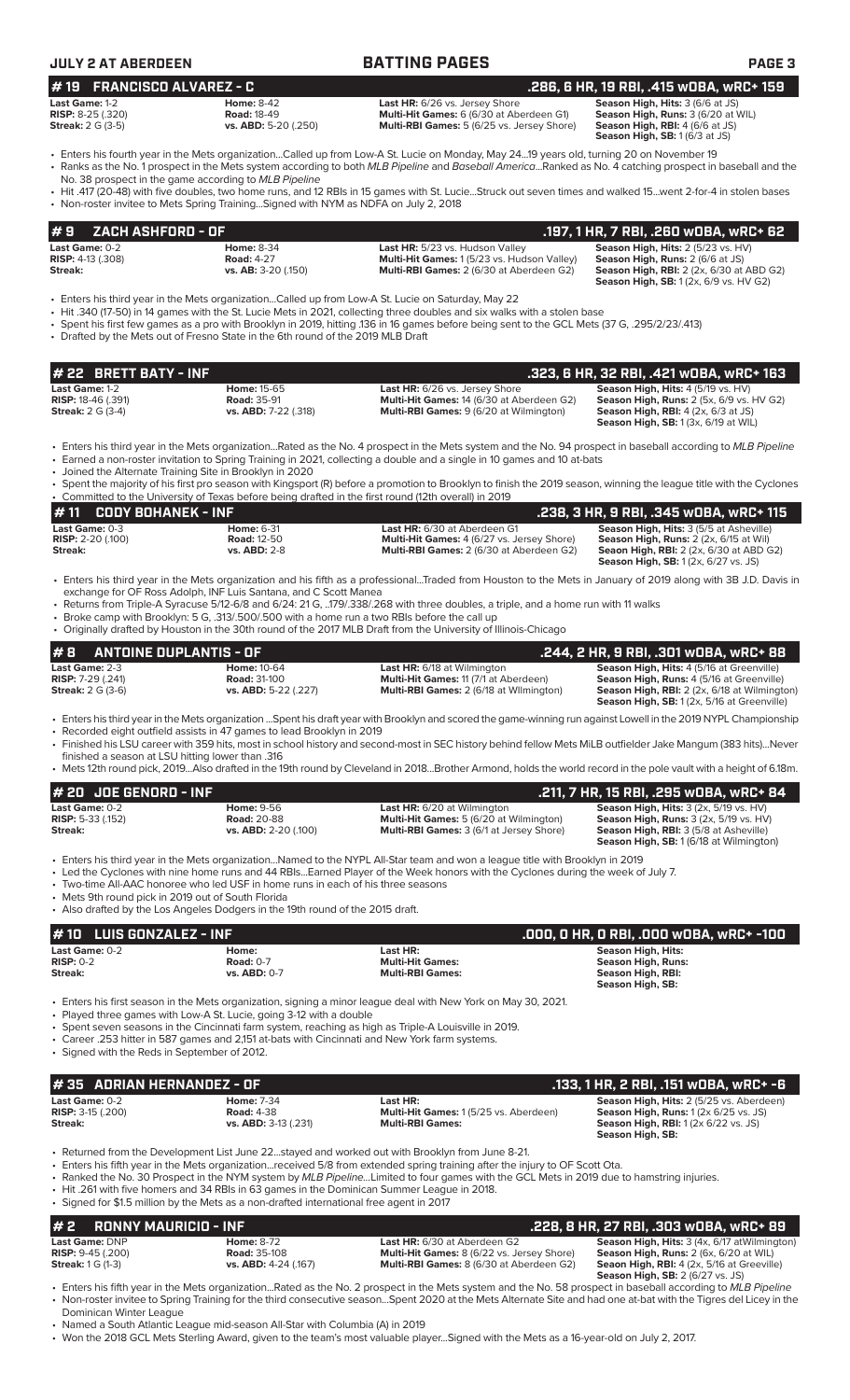| <b>JULY 2 AT ABERDEEN</b>                                                 |                                                               | <b>BATTING PAGES</b>                                                                                                                                         | PAGE 4                                                                                                                                                       |  |  |  |
|---------------------------------------------------------------------------|---------------------------------------------------------------|--------------------------------------------------------------------------------------------------------------------------------------------------------------|--------------------------------------------------------------------------------------------------------------------------------------------------------------|--|--|--|
| $#$ 16 JOSE MENA - C                                                      |                                                               |                                                                                                                                                              | .190, 1 HR, 4 RBI, .269 w0BA, wRC+ 67                                                                                                                        |  |  |  |
| Last Game: DNP<br><b>RISP:</b> $2-10$ (.200)<br><b>Streak: 3 G (5-12)</b> | <b>Home: 1-18</b><br><b>Road: 6-20</b><br><b>vs. ABD: 1-5</b> | Last HR:<br>Multi-Hit Games: 1 (6/20 at Wilmington)<br><b>Multi-RBI Games:</b>                                                                               | Season High, Hits: 3 (6/20 at Wilmington)<br><b>Season High, Runs: 2 (6/30 at ABD G2)</b><br><b>Season High, RBI:</b> 1(4x, 6/23 vs. JS)<br>Season High, SB: |  |  |  |
| • Enters his sixth year in the Mets organization                          |                                                               | • Won a 2019 NYPL Championship with Brooklyn, posting his best offensive season as a professional, posting career highs in batting average, hits, home runs, |                                                                                                                                                              |  |  |  |

RBIs, and runs • Has caught 81% of would-be base stealers (51 of 81) in his previous four seasons in the system.

| • Signed with the Mets on June 22, 2016 as international free agent.                                                                                                                                                                                                                                                                                                   |                                                                                                                                                                                                                                                                                                                                                                                                                                           |                                                                                                                                                                                                                                                                                                     |                                                                                                                                                                           |  |  |  |  |  |  |  |  |
|------------------------------------------------------------------------------------------------------------------------------------------------------------------------------------------------------------------------------------------------------------------------------------------------------------------------------------------------------------------------|-------------------------------------------------------------------------------------------------------------------------------------------------------------------------------------------------------------------------------------------------------------------------------------------------------------------------------------------------------------------------------------------------------------------------------------------|-----------------------------------------------------------------------------------------------------------------------------------------------------------------------------------------------------------------------------------------------------------------------------------------------------|---------------------------------------------------------------------------------------------------------------------------------------------------------------------------|--|--|--|--|--|--|--|--|
| <b>LUKE RITTER - INF</b><br># 19<br>.221, 9 HR, 27 RBI, .320 w0BA, wRC+ 99                                                                                                                                                                                                                                                                                             |                                                                                                                                                                                                                                                                                                                                                                                                                                           |                                                                                                                                                                                                                                                                                                     |                                                                                                                                                                           |  |  |  |  |  |  |  |  |
| Last Game: 0-2<br>RISP: 9-42 (.214)<br>Streak:                                                                                                                                                                                                                                                                                                                         | <b>Home: 10-60</b><br><b>Road: 23-86</b><br>vs. ABD: 7-19 (.368)                                                                                                                                                                                                                                                                                                                                                                          | Last HR: 6/29 at Aberdeen<br>Multi-Hit Games: 8 (6/30 at Aberdeen G2)<br>Multi-RBI Games: 6 (6/29 at Aberdeen)                                                                                                                                                                                      | Season High, Hits: 3 (5/11 at Greenville)<br>Season High, Runs: 2 (2x, 6/20 at WIL)<br>Season High, RBI: 6 (6/20 at Wilmington)<br>Season High, SB: 1(5/12 at Greenville) |  |  |  |  |  |  |  |  |
| • Enters his third year in the Mets organizationWon a New York-Penn League title with Brooklyn in 2019<br>• Led Brooklyn in 2019 in games played (68), runs (39), doubles (15), and walks (33)<br>• Two-time First Team All-AAC honoree<br>• Mets 7th-round pick in 2019 from Wichita StateAlso drafted by the Minnesota Twins in the 37th round of the 2018 MLB Draft |                                                                                                                                                                                                                                                                                                                                                                                                                                           |                                                                                                                                                                                                                                                                                                     |                                                                                                                                                                           |  |  |  |  |  |  |  |  |
| • Played linebacker at Rockhurst High School and set the school record with 184 tackles.                                                                                                                                                                                                                                                                               |                                                                                                                                                                                                                                                                                                                                                                                                                                           |                                                                                                                                                                                                                                                                                                     |                                                                                                                                                                           |  |  |  |  |  |  |  |  |
| #4<br>LT STRUBLE - OF                                                                                                                                                                                                                                                                                                                                                  |                                                                                                                                                                                                                                                                                                                                                                                                                                           |                                                                                                                                                                                                                                                                                                     | .243, 0 HR, 3 RBI, .350 w0BA, wRC+ 119                                                                                                                                    |  |  |  |  |  |  |  |  |
| Last Game: DNP<br><b>RISP: 3-11 (.273)</b><br><b>Streak: 2 G (3-7)</b>                                                                                                                                                                                                                                                                                                 | <b>Home: 6-19</b><br><b>Road: 3-15</b><br>vs. ABD: 1-3                                                                                                                                                                                                                                                                                                                                                                                    | Last HR:<br>Multi-Hit Games: 1 (6/25 vs. Jersey Shore)<br>Multi-RBI Games: 1 (6/25 vs. Jersey Shore)                                                                                                                                                                                                | Season High, Hits: 2 (6/25 vs. JS)<br>Season High, Runs: 1 (4x, 6/23 at WIL)<br><b>Season High, RBI: 2 (6/25 vs. JS)</b><br>Season High, SB:                              |  |  |  |  |  |  |  |  |
| . Played in the GCL in 2019, hitting .231 over 18 games during his draft year<br>• Selected by the Mets in the 29th round in 2019 out of Felician CollegeHails from Hammonton, NJ                                                                                                                                                                                      |                                                                                                                                                                                                                                                                                                                                                                                                                                           | • Enters his third year in the Mets organizationReturned 6/8 from Triple-A Syracusewent 1-2 with a walk in two gamesreceived from Low-A St Lucie on 5/18.<br>• With Brooklyn 5/19-5/23: 1-5Went 6-21 (.286) with three RBIs and four walks in seven games with the St. Lucie Mets to begin the year |                                                                                                                                                                           |  |  |  |  |  |  |  |  |
| <b>JUAN URIARTE - C</b><br>#17                                                                                                                                                                                                                                                                                                                                         |                                                                                                                                                                                                                                                                                                                                                                                                                                           |                                                                                                                                                                                                                                                                                                     | .204, 0 HR, 1 RBI, .247 w0BA, wRC+ 54                                                                                                                                     |  |  |  |  |  |  |  |  |
| Last Game: DNP<br><b>RISP: 2-8</b><br>Streak:                                                                                                                                                                                                                                                                                                                          | <b>Home: 6-20</b><br><b>Road: 4-29</b><br><b>vs. ABD: 1-5</b>                                                                                                                                                                                                                                                                                                                                                                             | Last HR:<br>Multi-Hit Games: 1 (6/9 vs. Hudson Valley G2)<br>Multi-RBI Games: 1 (6/18 at Wilmington)                                                                                                                                                                                                | Season High, Hits: 2 (6/9 vs. HV G2)<br>Season High, Runs: 2 (5/19 vs. HV)<br>Season High, RBI: 2 (6/18 at WIL)<br>Season High, SB:                                       |  |  |  |  |  |  |  |  |
|                                                                                                                                                                                                                                                                                                                                                                        | • Enters his eighth year in the Mets organizationSpent 2019 with Columbia (A) and the GCL Mets (R)<br>• Injured in his first at-bat with Brooklyn in 2018 on Opening Day at Staten Island, missing the entire season<br>. Finished 10th in batting average in the Appalachian League with Kingsport in 2017, hitting .305<br>• Caught 16 of 44 (36%) would-be base stealers in 2019.<br>• Signed with the Mets as a NDFA on July 4, 2014. |                                                                                                                                                                                                                                                                                                     |                                                                                                                                                                           |  |  |  |  |  |  |  |  |

| #12 JEREMY VASQUEZ - INF |                     |                                                  | .182, 1 HR, 3 RBI, .228 wOBA, wRC+ 42                 |
|--------------------------|---------------------|--------------------------------------------------|-------------------------------------------------------|
| Last Game: DNP           | <b>Home: 3-16</b>   | <b>Last HR:</b> 6/25 vs. Jersey Shore            | <b>Season High, Hits: 2 (6/25 vs. JS)</b>             |
| $RISP: 1-3$              | <b>Road: 1-6</b>    | <b>Multi-Hit Games: 1(6/25 vs. Jersey Shore)</b> | <b>Season High, Runs:</b> $1(2x 6/25 \text{ vs. JS})$ |
| Streak:                  | <b>vs. ABD: 1-6</b> | <b>Multi-RBI Games: 1(6/25 vs. Jersey Shore)</b> | <b>Season High, RBI: 3 (6/25 vs. JS)</b>              |
|                          |                     |                                                  | Season High, SB:                                      |

• Enters his fifth season in the Mets organization...Received from Double-A Binghamton on June 22

• Played 32 games with the RumblePonies this season, hitting .171 (18-105) with one double, one home run, and 11 RBIs.

• Played with Brooklyn in 2017, hitting .225 with one home run and eight RBIs in 31 games.

• Drafted by the Mets in the 28th round of the 2017 MLB Draft from Nova Southeastern in his home state of Florida...Is from Palm City, FL.

|      |                                           |                         |                  | $\overline{\mathsf{H}$ ardest $\overline{\mathsf{Hit}}$ Balls - 2021 (not all games listed- from available Trackman data) |      |                          |                           |           |                        |
|------|-------------------------------------------|-------------------------|------------------|---------------------------------------------------------------------------------------------------------------------------|------|--------------------------|---------------------------|-----------|------------------------|
| Date | Player                                    | <b>Opponent</b>         | <b>Exit Velo</b> | Result                                                                                                                    | Date | Player                   | <b>Opponent</b>           | Exit Velo | Result                 |
| 6/12 | Francisco Alvarez vs. Hudson Valley 112.5 |                         |                  | Double                                                                                                                    | 6/2  | <b>Francisco Alvarez</b> | at Jersev Shore           | 108.7     | Single                 |
| 6/11 | Brett Baty                                | vs. Hudson Valley 111.2 |                  | Ground Out                                                                                                                | 6/16 | Ronny Mauricio           | at Wilmington             | 107.5     | Home Run               |
| 6/29 | Ronny Mauricio                            | at Aberdeen             | 110.4            | Single                                                                                                                    | 6/15 | Ronny Mauricio           | at Wilmington             | 107.2     | Single                 |
| 6/1  | Adrian Hernandez                          | at Jersev Shore         | 109.8            | Home Run                                                                                                                  | 6/9  | Brett Batv               | vs. Hudson VallevG2 107.3 |           | Double                 |
| 6/6  | Francisco Alvarez                         | at Jersev Shore         | 109.7            | Single                                                                                                                    | 5/23 | Havden Senger            | vs. Hudson Vallev         | 107       | Home Run               |
| 6/1  | Ronny Mauricio                            | at Jersey Shore         | 109.6            | <b>Triple</b>                                                                                                             | 5/29 | Ronny Mauricio           | vs. Aberdeen              | 107       | Line Drive Out         |
| 6/22 | Brett Baty                                | vs. Jersey Shore        | 109.2            | Double                                                                                                                    | 6/6  | Francisco Alvarez        | at Jersey Shore           | 106.9     | Double                 |
| 6/15 | Francisco Alvarez                         | at Wilmington           | 109.2            | Single                                                                                                                    | 6/30 | <b>Francisco Alvarez</b> | at Aberdeen G1            | 106.7     | <b>Ground Ball Out</b> |
| 6/1  | Francisco Alvarez at Jersey Shore         |                         | 109.0            | Home Run                                                                                                                  | 6/6  | Joe Genord               | at Jersey Shore           | 106.6     | <b>Ground Ball Out</b> |
| 5/25 | Francisco Alvarez vs. Aberdeen            |                         | 109              | Single                                                                                                                    | 6/2  | Ronny Mauricio           | at Jersey Shore           | 106.3     | Single                 |
| 6/5  | Francisco Alvarez at Jersey Shore         |                         | 108.7            | Ground Ball Out                                                                                                           | 6/23 | Brett Baty               | vs. Jersev Shore          | 106.1     | <b>Ground Ball Out</b> |

# **Recent Home Run Chart**

| Date | Player                                       | <b>Opponent</b>            | Exit Velo | Launch Angle | Distance |      | Antoine Duplantis at Wilmington             |                            |             |      |         |
|------|----------------------------------------------|----------------------------|-----------|--------------|----------|------|---------------------------------------------|----------------------------|-------------|------|---------|
| 6/4  | Francisco Alvarez at Jersey Shore            |                            | 104.7 mph | 29.9         | 407 ft.  |      | Blake Tiberi                                | at Wilmington              |             |      |         |
| 6/5  | Ronny Mauricio                               | at Jersev Shore            | 102 mph   | 30.2         | 447 ft.  | 6/19 | Luke Ritter                                 | at Wilmington              | $107$ mph   |      | 453 ft. |
|      | Joe Genord                                   | at Jersev Shore            | 99 mph    | 25           | 384 ft.  | 6/25 | Jeremy Vasquez vs. Jersey Shore 93.6 mph    |                            |             | 27.9 | 348 ft. |
| 6/6  | Brett Baty                                   | at Jersey Shore 97.4 mph   |           | 26.3         | 387 ft.  |      | Francisco Alvarez vs. Jersey Shore 99.1 mph |                            |             | 28.3 | 391 ft. |
| 6/9  | Cody Bohanek                                 | vs. Hudson Valley 103 mph  |           | 27           | 405 ft.  | 6/26 | Brett Baty                                  | vs. Jersev Shore 103.8 mph |             | 19.8 | 370 ft. |
|      | Gerson Molina                                | vs. Hudson Valley 98.4 mph |           | 29           | 390 ft.  |      | Francisco Alvarez vs. Jersey Shore 97.4 mph |                            |             | 24.4 | 369 ft. |
|      | Brett Baty                                   | vs. Hudson Vallev 91 mph   |           | 32           | 342 ft.  | 6/29 | Luke Ritter                                 | at Aberdeen                | $101$ mph   | 35.8 | 417 ft. |
| 6/12 | Francisco Alvarez vs. Hudson Valley 99.5 mph |                            |           | 29           | 381 ft.  | 6/30 | Cody Bohanek                                | at Aberdeen G1             | $102.3$ mph | 25.6 | 436 ft. |
| 6/16 | Ronny Mauricio                               | at Wilmington              | 107.5 mph | 22           | 426 ft.  | 6/30 | Ronny Mauricio                              | at Aberdeen G2             | $104$ mph   | 24.5 | 417 ft. |
| 6/17 | Blake Tiberi                                 | at Wilmington              |           |              |          |      |                                             |                            |             |      |         |
| 6/18 | Luke Ritter                                  | at Wilmington              |           |              |          |      |                                             |                            |             |      |         |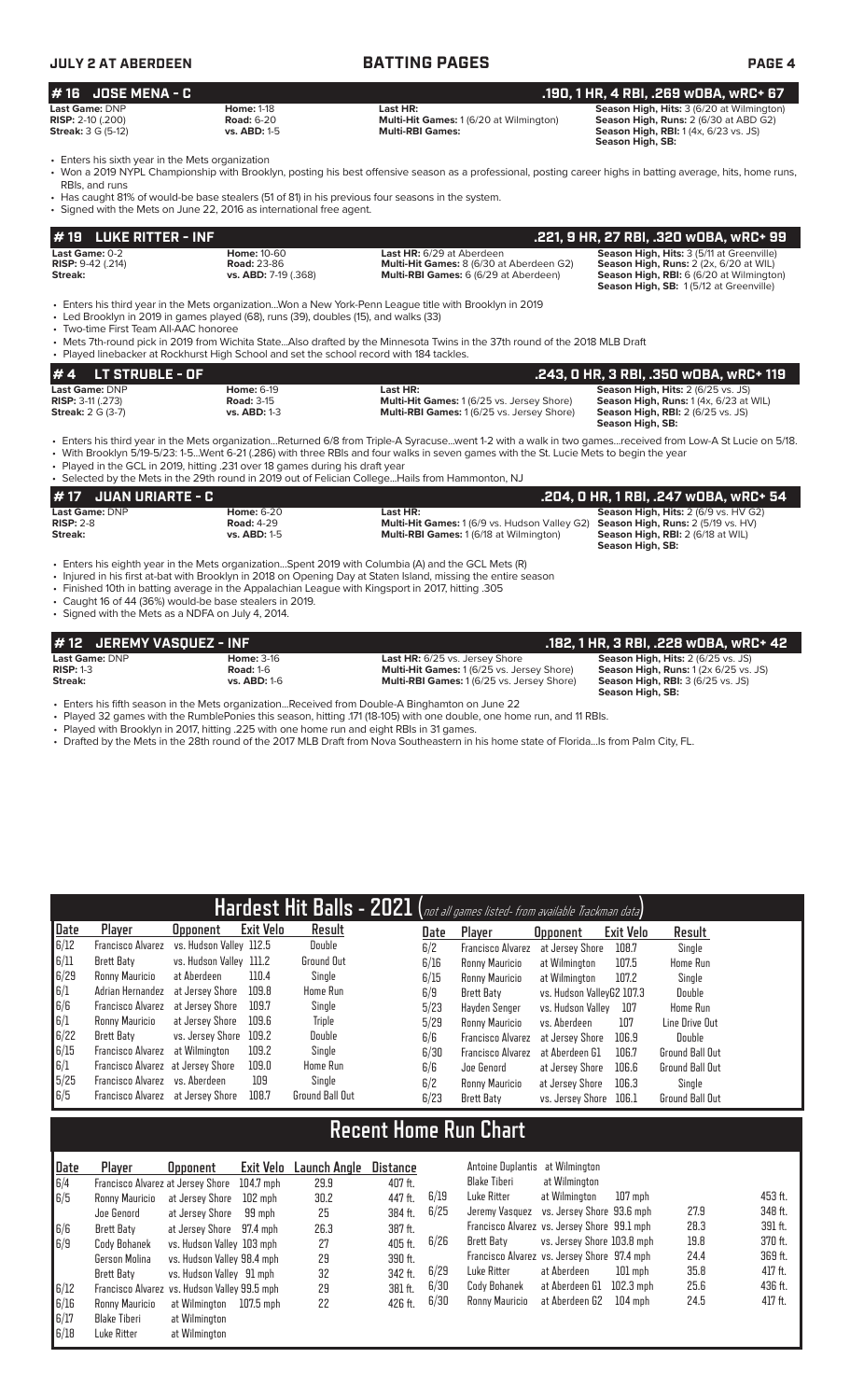| #18                                                                           | <b>ANDREW EDWARDS - LHP</b><br>Last App: 6/29 at ABD Last Loss: 6/19 at WIL                                               | 25.9% K%, 15.3% BB%, 2.33 ERA, 0 SV<br><b>SV/OP (Last):</b> 1/1 (6/15 at WIL)                                                                                                                        | Holds:   |
|-------------------------------------------------------------------------------|---------------------------------------------------------------------------------------------------------------------------|------------------------------------------------------------------------------------------------------------------------------------------------------------------------------------------------------|----------|
| Leadoff: 2-17                                                                 | <b>Inherited Runners/Stranded: 4/4</b>                                                                                    | . Enters his third year in the Mets organizationStruck out the final batter in Game 3 of the 2019<br>NYPL Championship Series to win Brooklyn's first outright minor league title in team history    |          |
|                                                                               | • Spent the entire 2019 season with the Cyclones, collecting three saves                                                  |                                                                                                                                                                                                      |          |
|                                                                               |                                                                                                                           | . Went to New Mexico State for two seasons after pitching a pair of campaigns for Central Arizona.                                                                                                   |          |
| #46                                                                           | <b>JOSH HEJKA - RHP</b>                                                                                                   | 16.3 K%, 4.3 BB%, 3.80 ERA, 0 SV                                                                                                                                                                     |          |
| Last App: 6/29 at ABD Last Loss:<br>Leadoff: 4-18                             | Inherited Runners/Stranded: 8/3                                                                                           | SV/OP (Last):                                                                                                                                                                                        | Holds:   |
| with the Cyclones and Kingsport Mets                                          |                                                                                                                           | • Returns to Brooklyn after spending time with Binghamton (6/3-6/9) and Syracuse (6/10-6/18).<br>· Enters his third year in the Mets organizationWon a 2019 NYPL title with Brooklyn, splitting time |          |
|                                                                               | Wolly Mammoths in the United Shore Baseball League                                                                        | • Signed as a minor league free agent in mid-summer after pitching in six games with the Westside                                                                                                    |          |
| #5                                                                            | <b>BRIAN METOYER - RHP</b>                                                                                                | · Pitched all four years at Johns Hopkins, switching to submarine later in his career.                                                                                                               |          |
| Last App: 6/15 at WIL                                                         | <b>Last Loss:</b><br>5/15 at GVL                                                                                          | 33.3 K%, 13 BB%, 3.86 ERA, 0 SV<br><b>SV/OP (Last):</b> 1/1 (6/3 at JS)                                                                                                                              | Holds:   |
|                                                                               | Leadoff: 4-12, 2 BB, HBP Inherited Runners/Stranded: 4/3                                                                  | · Enters his fourth year in the Mets orgWon a New York Penn League title with Brooklyn in 2019<br>· Struck out 40 batters over 28.2 innings with BrooklynSpent his first professional season with    |          |
| <b>GCL Mets and Kingsport Mets</b><br>drafted by a MLB team in school history |                                                                                                                           | • Joins Ronnie Robbins (30th, 1981 - Toronto) as the only two LSU-Alexandria Generals to be                                                                                                          |          |
|                                                                               |                                                                                                                           | • Native of Natchitoches (NACK-ah-tish), the oldest city in Louisiana (est. 1714).                                                                                                                   |          |
| #43                                                                           | <b>BRYCE MONTES DE OCA - RHP</b>                                                                                          | 29 K%, 19 BB%, 2.65 ERA, 0 SV                                                                                                                                                                        |          |
| Last App: 6/17 at WIL<br><b>Leadoff: 4-13, 3 BB</b>                           | Last Loss:<br><b>Inherited Runners/Stranded: 2/2</b>                                                                      | SV/OP (Last):                                                                                                                                                                                        | Holds: 1 |
| nerve transposition                                                           |                                                                                                                           | · Enters his fourth year in the Mets orgHas not pitched as a professional due to injuries<br>• Underwent Tommy John surgery as a high school junior and missed 2016 after having ulnar               |          |
|                                                                               | White Sox in the 14th round of the 2015 MLB Draft.                                                                        | • Previously drafted by Washington in the 15th round of the 2017 MLB Draft and by the Chicago                                                                                                        |          |
| #38                                                                           | <b>COLBY MORRIS - RHP</b>                                                                                                 | 23.3 K%, 14.4 BB%, 4.43 ERA, 0 SV                                                                                                                                                                    |          |
| Last App: 6/26 vs. JS<br>Leadoff: 4-12, 3 BB                                  | Last Loss:<br><b>Inherited Runners/Stranded: 4/0</b>                                                                      | SV/OP (Last):                                                                                                                                                                                        | Holds:   |
|                                                                               |                                                                                                                           | • Enters his first season in the Mets organizationcalled up from Low-A St. Lucie on May 20                                                                                                           |          |
|                                                                               | • Minor League free agent signingpitched at Middlebury in Vermont                                                         | • Made four scoreless appearances in relief for the St. Lucie Mets to being 2021                                                                                                                     |          |
| #9                                                                            | <b>CONNOR O'NEIL - RHP</b>                                                                                                | 10.7 K%, 10.7 BB%, 4.26 ERA, 0 SV                                                                                                                                                                    |          |
| Last App: 6/30atABDG2 Last Loss:                                              |                                                                                                                           | SV/OP (Last):                                                                                                                                                                                        | Holds:   |
| Leadoff: 2-6                                                                  | <b>Inherited Runners/Stranded: 4/1</b>                                                                                    | · Enters his fifth year in the Mets organizationreceived from Double-A Binghamton on 6/20                                                                                                            |          |
|                                                                               | • Has not pitched in 2021Last pitched for Advanced-A St. Lucie in 2019                                                    |                                                                                                                                                                                                      |          |
|                                                                               |                                                                                                                           | · Spent his first professional season with Brooklyn in 2017, pitching 19 times in relief<br>• Drafted by the Mets in the 7th round of the 2017 MLB Draft from Cal State-Northridge                   |          |
| # 26                                                                          | <b>MICHEL OTANEZ - RHP</b>                                                                                                | 24.0 K%, 19 BB%, 6.35 ERA, 0 SV                                                                                                                                                                      |          |
| Last App: 7/1 at ABD                                                          | <b>Last Loss:</b>                                                                                                         | <b>SV/OP (Last): 0/2 (BS vs. JS)</b>                                                                                                                                                                 | Holds: 1 |
| <b>Leadoff: 2-15</b>                                                          | <b>Inherited Runners/Stranded: 14/4</b>                                                                                   |                                                                                                                                                                                                      |          |
|                                                                               | • Returns to Brooklyn for the second assignment in a row                                                                  | · Enters his sixth year in the Mets orgNo. 26 prospect in the system according to MLB Pipeline                                                                                                       |          |
|                                                                               |                                                                                                                           | • Pitched with the Cyclones and won an NYPL title in 2019 and also spent time with Kingsport<br>• Missed 2017 due to injuryStruck out 21 batters in 21.1 innings with the DSL Mets1 in 2016.         |          |
| #44                                                                           |                                                                                                                           |                                                                                                                                                                                                      |          |
| Last App: 6/13 vs. HV<br><b>Leadoff:</b> 1-9, 2 BB                            | <b>HUNTER PARSONS - RHP</b><br><b>Last Loss:</b><br><b>Inherited Runners/Stranded: 4/2</b>                                | 24 K%, 15 BB%, 4.50 ERA, 0 SV<br>SV/OP (Last):                                                                                                                                                       | Holds:   |
|                                                                               |                                                                                                                           | • Enters his third year in the Mets orgCalled up from Low-A St. Lucie on May 20                                                                                                                      |          |
|                                                                               | • Pitched with the Cyclones and won an NYPL title in 2019                                                                 | • Made four relief appearances with the Mets (A-), striking out 18 in 10 innings (45% K rate).                                                                                                       |          |
| #48                                                                           | <b>MITCH RAGAN - RHP</b>                                                                                                  | 25.6 K%, 14.1 BB%, 1.50 ERA, 1 SV                                                                                                                                                                    |          |
|                                                                               | Last App: 6/30atABDG2 Last Loss: 6/5 at Jersey Shore<br>Leadoff: 4-11, 4 BB, HR Inherited Runners/Stranded: 4/2           | SV/OP (Last): 2/4 (6/30 at ABD G2) Holds: 1                                                                                                                                                          |          |
|                                                                               |                                                                                                                           | • Enters his third year in the Mets organizationWon a title with Brooklyn in 2019,                                                                                                                   |          |
|                                                                               | earning the win in the championship-clinching game against Lowell                                                         |                                                                                                                                                                                                      |          |
|                                                                               | • Named a New York-Penn League All-Star with the Cyclones<br>• Named the 2019 Big East Pitcher of the Year with Creighton |                                                                                                                                                                                                      |          |
|                                                                               |                                                                                                                           | $\bullet$ Pitched at Creighton for two seasonsspent 2017 with lowa West & 2016 with Wayne State.                                                                                                     |          |
| # 50                                                                          | <b>EVY RUIBAL - RHP</b>                                                                                                   | 20%, 20 BB% 18.00 ERA, 0 SV                                                                                                                                                                          |          |
| Last App: 6/29 at ABD Last Loss:                                              |                                                                                                                           | SV/OP (Last):<br>Holds:                                                                                                                                                                              |          |

**Leadoff:** 1-1 **Inherited Runners/Stranded:**

• Signed to a minor league deal on June 27 from the Florence Y'alls (Frontier League)

• Pitched in the Dodgers system from 2015-2018, reaching High-A Rancho Cucamonga

• Drafted by the Dodgers in the 16th round of the 2017 MLB Draft from Notre Dame

• From Milburn, New Jersey, attending Milburn High School

|                |                |    | <b>Number of Pitches Thrown</b> |     |     |     |     |
|----------------|----------------|----|---------------------------------|-----|-----|-----|-----|
| <b>Pitcher</b> | Days Rest 6/29 |    | 6/30                            | 7/1 | 7/2 | 7/3 | 7/4 |
| Edwards        | 2              | 12 |                                 |     |     |     |     |
| Hejka          | 2              | 52 |                                 |     |     |     |     |
| Montes de Oca  | 14             |    | --                              |     |     |     |     |
| Morris         | 6              |    |                                 |     |     | --  |     |
| O'Neil         |                |    | 36                              |     |     |     |     |
| Otanez         | O              |    |                                 | 18  |     |     |     |
| Parsons        |                | -- |                                 |     |     |     |     |
| Ragan          |                |    | 18                              |     |     |     |     |
| Ruibal         | っ              | 23 |                                 |     |     |     |     |

|             |                     | <b>LAST FIVE APPEARANCES</b> |                       |                |          |    |           |                |           |
|-------------|---------------------|------------------------------|-----------------------|----------------|----------|----|-----------|----------------|-----------|
|             |                     |                              | <b>ANDREW EDWARDS</b> |                |          |    |           |                |           |
| <b>DATE</b> | OPP                 | DEC                          | IP                    | н              | R        | ER | <b>BB</b> | Κ              | <b>HR</b> |
| 6/12        | HV                  |                              | 2.0                   | $\Omega$       | 0        | O  | 1         | 4              | $\Omega$  |
| 6/15        | @ WIL               | SV                           | 1.0                   | 0              | 0        | O  | 1         | 2              | 0         |
| 6/19        | @ WIL               | L                            | 1.0                   | $\overline{4}$ | 1        | 1  | 2         | 1              | 0         |
| 6/24        | vs. JS              |                              | 1.1                   | $\Omega$       | 0        | O  | 3         | $\overline{2}$ | $\Omega$  |
| 6/29        | @ ABD               |                              | 1.0                   | 0              | $\Omega$ | O  | 0         | O              | 0         |
|             |                     |                              | <b>JOSH HEJKA</b>     |                |          |    |           |                |           |
| <b>DATE</b> | OPP                 | <b>DEC</b>                   | IP                    | н              | R        | ER | <b>BB</b> | Κ              | <b>HR</b> |
| 6/12        | WOR**               |                              | 2.0                   | 3              | 3        | 3  | 1         | 1              | 1         |
| 6/15        | @SWB**              |                              | 0.1                   | $\overline{2}$ | 0        | O  | O         | 0              | 0         |
| 6/19        | @ WIL               |                              | 3.1                   | 3              | 1        | 1  | O         | 1              | 0         |
| 6/25        | vs. JS              |                              | 2.1                   | 1              | 0        | O  | O         | 4              | 0         |
| 6/29        | @ ABD               |                              | 3.0                   | 3              | $\Omega$ | O  | 1         | 1              | 0         |
|             | **Triple-A Syracuse |                              |                       |                |          |    |           |                |           |

|             |           |            | <b>BRIAN METOYER</b>       |   |   |                |    |   |          |
|-------------|-----------|------------|----------------------------|---|---|----------------|----|---|----------|
| DATE        | OPP       | DEC        | IP                         | Н | R | ER             | BB | Κ | ΗR       |
| 5/23        | vs. HV    |            | 2.0                        | O | 0 | 0              | 1  | 1 | 0        |
| 5/29        | vs. ABD   |            | 1.1                        | 1 | 1 | 1              | 2  | 2 | 0        |
| 6/3         | @ JS      | SV         | 2.0                        | 3 | 1 | 1              | 0  | 5 | 0        |
| 6/9         | vs. HV G1 |            | 1.1                        | O | 0 | O              | 2  | 3 | 0        |
| 6/15        | @ WIL     | W          | 2.0                        | O | 0 | 0              | 1  | 3 | $\Omega$ |
|             |           |            | <b>BRYCE MONTES DE OCA</b> |   |   |                |    |   |          |
| <b>DATE</b> | OPP       | <b>DEC</b> | IP                         | н | R | ER             | BB | Κ | ΗR       |
| 5/29        | vs. ABD   |            | 1.0                        | 0 | 0 | $\Omega$       | 1  | 1 | 0        |
| 6/3         | $@$ JS    | W          | 1.2                        | 1 | O | O              | 1  | 4 | 0        |
| 6/9         | vs. HV G2 | SV         | 2.0                        | 0 | O | O              | 2  | 2 | 0        |
| 6/12        | vs. HV    | L          | 1.2                        | 2 | 2 | 1              | 0  | 4 | 0        |
| 6/17        | @ WIL     |            | 2.0                        | 2 | 2 | 2              | 3  | 0 | 0        |
|             |           |            | <b>COLBY MORRIS</b>        |   |   |                |    |   |          |
| <b>DATE</b> | OPP       | <b>DEC</b> | IP                         | н | R | ER             | ВB | Κ | ΗR       |
| 6/6         | $@$ JS    |            | 1.2                        | 1 | 2 | 2              | 3  | 1 | 0        |
| 6/12        | vs. HV    |            | 2.1                        | 3 | 1 | 1              | O  | 1 | 0        |
| 6/16        | @ WIL     |            | 2.0                        | 2 | 0 | O              | 1  | 0 | 0        |
| 6/22        | vs. JS    |            | 3.0                        | 0 | 0 | O              | 3  | 4 | 0        |
| 6/26        | vs. JS    |            | 1.2                        | 4 | 1 | $\overline{2}$ | 1  | 1 | 0        |

|          |               |     | <b>CONNOR O'NEIL</b> |                |          |                               |                |    |
|----------|---------------|-----|----------------------|----------------|----------|-------------------------------|----------------|----|
| DATE OPP |               | DEC |                      |                |          | IP H R ER BB                  |                | HR |
| 6/20     | @ WIL         |     | 20 D                 | 1              |          | 0 <sub>0</sub>                | $\Omega$       |    |
|          | $6/24$ vs. JS |     | 30                   | $\overline{1}$ | $\Omega$ | $\Omega$                      | $\mathcal{L}$  |    |
|          | 6/30 @ ABD G2 |     | 11                   | 4              |          | $\overline{3}$ $\overline{3}$ | $\overline{1}$ |    |
|          |               |     |                      |                |          |                               |                |    |

|      |           |            | <b>MICHEL OTANEZ</b>  |                |          |          |                |                |          |
|------|-----------|------------|-----------------------|----------------|----------|----------|----------------|----------------|----------|
| DATE | OPP       | DEC        | IP                    | н              | R        | ER       | BB             | Κ              | HR       |
| 6/12 | vs. HV    |            | 0.1                   | 1              | 0        | 0        | 0              | O              | 0        |
| 6/17 | @ WIL     |            | 2.2                   | 0              | 0        | 0        | 1              | 0              | 0        |
| 6/22 | vs. JS    |            | 1.1                   | 1              | 0        | 0        | 2              | 1              | 0        |
| 6/26 | vs. JS    | W          | 2.1                   | 2              | 1        | 1        | 0              | 5              | 0        |
| 7/1  | @ ABD     |            | 0.2                   | 0              | 0        | 0        | 1              | $\overline{2}$ | 0        |
|      |           |            | <b>HUNTER PARSONS</b> |                |          |          |                |                |          |
| DATE | OPP       | <b>DEC</b> | IP                    | н              | R        | ER       | BB             | Κ              | HR       |
| 5/22 | vs. HV    |            | 0.1                   | 1              | O        | 0        | 2              | 1              | 0        |
| 5/25 | vs. ABD   |            | 2.0                   | 1              | 0        | 0        | 1              | 3              | 0        |
| 6/5  | $@$ JS    |            | 3.0                   | $\overline{2}$ | 2        | 2        | 2              | 5              | 1        |
| 6/9  | vs. HV G2 |            | 3.0                   | 2              | 3        | 3        | 1              | 3              | 1        |
| 6/13 | vs. HV    |            | 1.0                   | 2              | 2        | 1        | $\overline{2}$ | 0              | 0        |
|      |           |            | <b>MITCH RAGAN</b>    |                |          |          |                |                |          |
| DATE | OPP       | DEC        | IP                    | н              | R        | ER       | BB             | Κ              | HR       |
| 6/13 | vs. HV    |            | 0.2                   | 1              | 1        | 1        | 1              | O              | 0        |
| 6/18 | @ WIL     | W          | 2.0                   | O              | 0        | O        | 2              | $\overline{2}$ | 0        |
| 6/23 | vs. JS    | BS, W      | 2.2                   | 0              | 1        | 0        | 2              | 1              | 0        |
| 6/27 | $vs$ IS   |            | 20                    | $\Omega$       | $\Omega$ | $\Omega$ | 1              | 3              | $\Omega$ |

|  | $6/27$ vs. JS<br>6/30 @ ABD SV 0.2 2 0 0 0 |      | 2.0 0 0 0 1 3     |  |  |                |           |
|--|--------------------------------------------|------|-------------------|--|--|----------------|-----------|
|  |                                            |      | <b>EVY RUIBAL</b> |  |  |                |           |
|  | DATE OPP                                   | DEC. |                   |  |  | IP H R ER BB K | <b>HR</b> |
|  | $6/29$ @ ABD                               |      | 10 1 2 2 1        |  |  | $\overline{1}$ |           |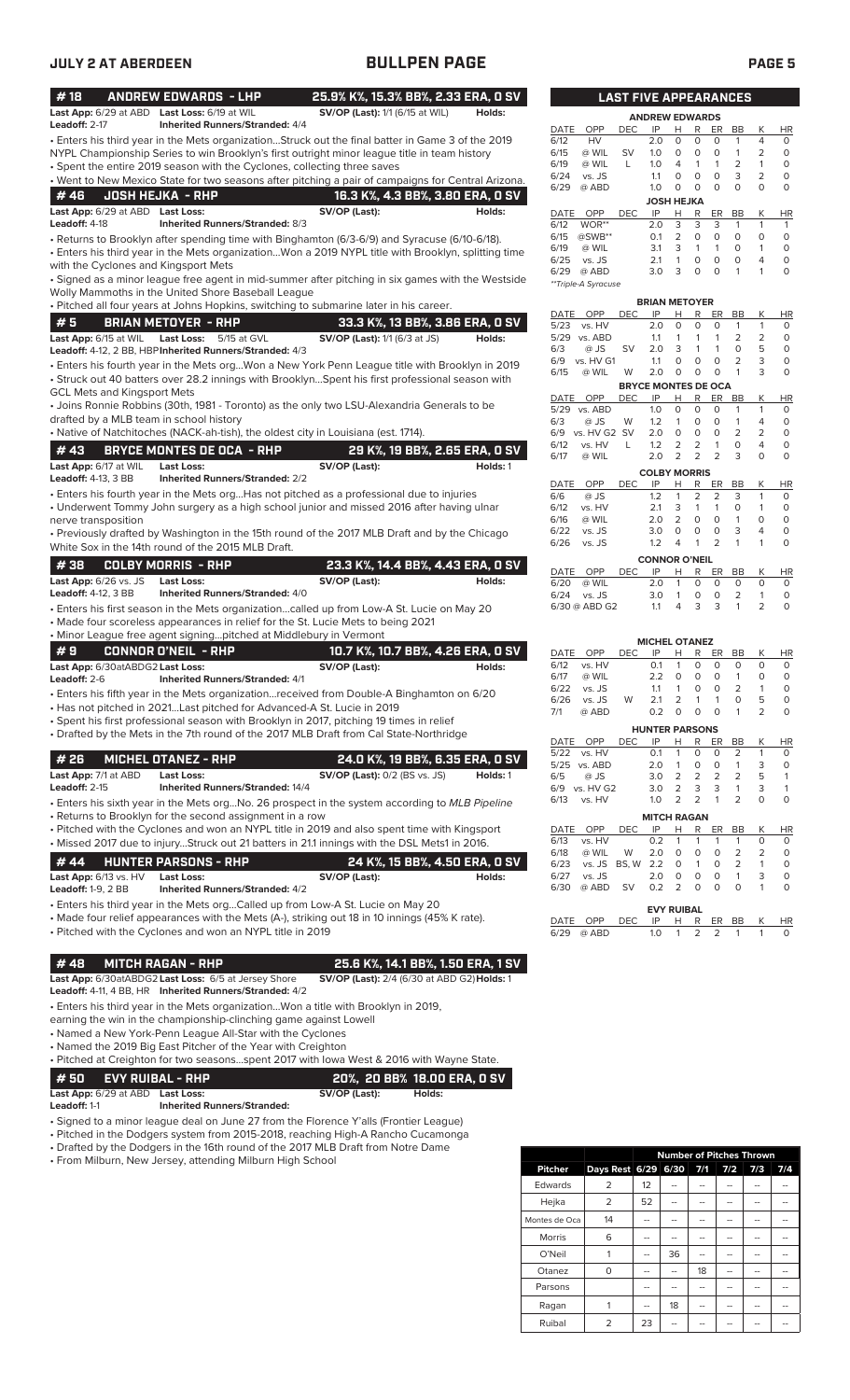### **JULY 2 AT ABERDEEN HIGH/LOW & CHARTS PAGE 6**

| INDIVIDUAL PITCHING HIGHS                                                   |
|-----------------------------------------------------------------------------|
|                                                                             |
|                                                                             |
| Most Home Runs Allowed, Game4 (2x, Jose Butto, 6/6 at Jersey Shore)         |
|                                                                             |
| Most Strikeouts, Game, Reliever5 (3x, Michel Otanez, 6/26 vs. Jersey Shore) |
|                                                                             |
|                                                                             |
|                                                                             |
| Most Innings Pitched, Game 6 (5x, last: Jose Butto, 6/30 at Aberdeen G1)    |
|                                                                             |
|                                                                             |
|                                                                             |
|                                                                             |

| TEAM PITCHING HIGHS                                                       |  |
|---------------------------------------------------------------------------|--|
|                                                                           |  |
|                                                                           |  |
|                                                                           |  |
|                                                                           |  |
|                                                                           |  |
|                                                                           |  |
|                                                                           |  |
|                                                                           |  |
|                                                                           |  |
|                                                                           |  |
|                                                                           |  |
|                                                                           |  |
| Most Walks Allowed, Extra Innings 6 (6/23 vs. Jersey Shore - 10 innings)  |  |
|                                                                           |  |
|                                                                           |  |
| Most Pitchers Used, Extra Innings 5 (5/23 vs. Hudson Valley - 12 innings) |  |
|                                                                           |  |

|                          |                      |                             | <b>TEAM MISCELLANEOUS</b>                                                      |  |
|--------------------------|----------------------|-----------------------------|--------------------------------------------------------------------------------|--|
|                          |                      |                             |                                                                                |  |
|                          |                      |                             | Longest Game, Time, Extra-Inning Game3:30 (6/23 vs. Jersey Shore - 10 innings) |  |
|                          |                      |                             | Shortest Game, Time, Nine-Inning Game  2:20 (5/18 vs. Hudson Valley)           |  |
|                          |                      |                             |                                                                                |  |
|                          |                      |                             |                                                                                |  |
|                          |                      |                             |                                                                                |  |
|                          |                      |                             |                                                                                |  |
|                          |                      |                             |                                                                                |  |
|                          |                      |                             |                                                                                |  |
|                          |                      |                             |                                                                                |  |
|                          |                      |                             |                                                                                |  |
|                          |                      |                             |                                                                                |  |
|                          | OUTFIELD ASSISTS (7) |                             | <b>RECORD BREAKDOWN</b>                                                        |  |
| <b>NAME</b>              | <b>TOTAL</b>         | (LAST)                      |                                                                                |  |
| Duplantis<br>Ashford     | 4<br>1               | 5/13 at GVL                 |                                                                                |  |
| Molina                   | 1                    | 5/25 vs. ABD<br>5/21 vs. HV |                                                                                |  |
| Winaker                  | 1                    | 5/6 at ASH                  |                                                                                |  |
|                          |                      |                             |                                                                                |  |
|                          |                      |                             |                                                                                |  |
|                          |                      |                             |                                                                                |  |
|                          |                      |                             |                                                                                |  |
|                          |                      |                             |                                                                                |  |
|                          | UNIFORM RECORDS      |                             |                                                                                |  |
|                          |                      |                             |                                                                                |  |
| <b>Home White</b>        |                      | $3-3$                       |                                                                                |  |
|                          |                      |                             |                                                                                |  |
| <b>Road Gray</b>         |                      | $9 - 16$                    |                                                                                |  |
| <b>Championship Gold</b> |                      | $4-9$                       |                                                                                |  |
|                          |                      |                             |                                                                                |  |
| <b>Coney Island</b>      |                      | $O-1$                       | Score 4 or More Runs 14-11                                                     |  |
|                          |                      |                             |                                                                                |  |
|                          |                      |                             | Hit 2+ Home Runs 10-2<br>Do Not Allow a Home Run10-11                          |  |
|                          |                      |                             | Hit More Home Runs 10-7                                                        |  |
|                          |                      |                             | Opponent Hits More HRs1-14                                                     |  |
|                          |                      |                             |                                                                                |  |
|                          |                      |                             |                                                                                |  |
|                          |                      |                             |                                                                                |  |
|                          |                      |                             |                                                                                |  |
|                          |                      |                             |                                                                                |  |
|                          |                      |                             |                                                                                |  |
|                          |                      |                             |                                                                                |  |
|                          |                      |                             |                                                                                |  |
|                          |                      |                             | Opponent Scores First 9-20                                                     |  |
|                          |                      |                             |                                                                                |  |
|                          |                      |                             |                                                                                |  |
|                          |                      |                             |                                                                                |  |
|                          |                      |                             |                                                                                |  |
|                          |                      |                             | First Game of Series 4-5                                                       |  |
|                          |                      |                             |                                                                                |  |
|                          |                      |                             | Last Game of Series  3-4                                                       |  |
|                          |                      |                             |                                                                                |  |
|                          |                      |                             |                                                                                |  |
|                          |                      |                             |                                                                                |  |
|                          | <b>EJECTIONS</b>     |                             |                                                                                |  |
| Name                     | <b>Umpire</b>        | Date                        |                                                                                |  |

## **MISC. WINS**

| Come from Behind Wins 10 (6/30 at ABD) |  |  |
|----------------------------------------|--|--|
| Wins in Last At-Bat4 (6/26 vs. JS)     |  |  |
|                                        |  |  |

| INDIVIDUAL BATTING HIGHS |                                                                             |
|--------------------------|-----------------------------------------------------------------------------|
|                          |                                                                             |
|                          |                                                                             |
|                          |                                                                             |
|                          |                                                                             |
|                          |                                                                             |
|                          |                                                                             |
|                          |                                                                             |
|                          | Home Runs, Consecutive Games Three games (2x, last: Luke Ritter, 6/18-6/21) |
|                          |                                                                             |
|                          |                                                                             |
|                          |                                                                             |
|                          |                                                                             |
|                          |                                                                             |
|                          |                                                                             |
|                          |                                                                             |
|                          | Most Extra-Base Hits, Game 3 (3x, Cody Bohanek, 6/15 at Wilmington)         |
|                          |                                                                             |
|                          | <b>TEAM BATTING HIGHS</b>                                                   |
|                          |                                                                             |
|                          |                                                                             |
|                          |                                                                             |
|                          |                                                                             |
|                          |                                                                             |
|                          |                                                                             |
|                          |                                                                             |
|                          |                                                                             |
|                          |                                                                             |
|                          |                                                                             |
|                          |                                                                             |
|                          |                                                                             |
|                          |                                                                             |
|                          |                                                                             |
|                          |                                                                             |
|                          |                                                                             |
|                          |                                                                             |
|                          |                                                                             |
|                          |                                                                             |

### **FIELDING**

.. 13 (6/23 vs. Jersey Shore - 10 innings)<br>...................... 3 (4x, 6/26 vs. Jersey Shore)

Most Errors, Team, Game...............................................................................6 (5/7 at Asheville) .<br>2 (6x, last: Brett Baty, 6/11 vs. Hudson Valley)<br>3 (5/19 vs. Hudson Valley) Most Double Plays Turned, Nine-Inning Game.......................... 3 (5/19 vs. Hudson Valley) Consecutive Errorless Games, Team.

**STARTERS BY POSITION**

**C-** Alvarez (15), Uriarte (14), Mena (10), Senger (9)

Most Double Plays Hit into, Game............................................ 3 (4x, 6/26 vs. Jersey Shore)

**1B-** Genord (36), Ritter (5), Vasquez (3), Bohanek (3), Winaker (2)

**2B-** Ritter (33), Walters (12), Tiberi (1), Struble (1), McNeil (1), Gonzalez (1)

**3B-** Baty (36), Tiberi (7), Bohanek (5), Gonzalez (1)

**SS-** Mauricio (40), Walters (4), Bohanek (4), Gonzalez (1)

**LF-** Duplantis (25), Tiberi (12), Bohanek (4), Vasquez (3), Baty (2), Winaker (1), Ashford (1), Struble (1)

**CF-** Duplantis (16), Hernandez (16), Mangum (8), Hernandez (8), Molina (6), Ota (2), Ash-

ford (1) **RF-** Ashford (17), Molina (10), Struble (9), Bohanek (4), Winaker (4), Hernandez (4), Ota (1)

**DH-** Alvarez (13), Baty (7), Genord (5), Mauricio (5), Tiberi (3), Hernandez (3), Ritter (3), Senger (2), Mena (2), Bohanek (2), Walters (2), Mangum (1), Vasquez (1)

**STARTERS BY BATTING ORDER 1st -** Duplantis (38), Bohanek (3), Tiberi (2), Mangum (2), Struble (2), Ashford (1), McNeil (1)

**2nd -** Bohanek (13), Mauricio (10), Ashford (6), Mangum (5), Winaker (4), Tiberi (3), Duplantis

**3rd -** Mauricio (37), Baty (12)

(3), Walters (2), Alvarez (2), Strubble (2)

**4th-** Baty (32), Ritter (9), Alvarez (7), Genord (1)

**5th-** Alvarez (20), Ritter (12), Genord (4), Senger (4), Ashford (3), Ota (2), Bohanek (2), Hernandez (1), Vasquez (1)

**6th-** Ritter (17), Genord (11), Ashford (4). Bohanek (3), Hernandez (3), Senger (3), Mena (2), Winaker (2), Ota (1), Tiberi (1), Uriarte (1)

**7th-** Genord (19), Tiberi (5), Gonzalez (3), Senger (3),Vasquez (3), Uriarte (3), Ashford (3), Ritter (3), Hernandez (2), Walters (2), Winaker (1), Bohanek (1), Mena (1)

**8th-** Tiberi (11), Hernandez (10), Genord (6), Walters (6), Mena (5), Uriarte (4), Vasquez (3), Ashford (2), Senger (1), Molina (1)

**Name** 

**9th-** Molina (15), Hernandez (7), Walters (7), Uriarte (6), Struble (5), Mena (4), Mangum (2), Struble (2), Tiberi (1)

|             | <b>CATCHERS STEALING</b> |     |     | <b>MULTI-RUN INNINGS</b> |              |                     |  |  |  |
|-------------|--------------------------|-----|-----|--------------------------|--------------|---------------------|--|--|--|
| <b>Name</b> | СS                       | АТТ | PCT | Runs                     | <b>Times</b> | Last                |  |  |  |
| Alvarez     |                          | 24  | 17% | 6                        |              | 7th, 5/20 vs. HV    |  |  |  |
| Mena        |                          |     | 29% | 5                        | 4            | 3rd, 6/30 at ABD G2 |  |  |  |
| Senger      |                          | 10  | 20% | 4                        | 4            | 8th, 6/26 vs. JS    |  |  |  |
| Uriarte     | q                        | 25  | 36% | 3                        | 16           | 4th, 6/29 at ABD    |  |  |  |
| Team        |                          | 66  | 26% | っ                        | 30           | 4th, 6/30 at ABD G2 |  |  |  |

|                                        |  |  |                                                  |  |  | 3 4 5 6 7 8 9 10 + TOTALS |
|----------------------------------------|--|--|--------------------------------------------------|--|--|---------------------------|
| OPPONENTS 26 31 45 39 19 29 17 33 12 4 |  |  |                                                  |  |  | 248                       |
| <b>BKLYN</b>                           |  |  | $25$   17   20   30   19   26   21   31   14   6 |  |  | 211                       |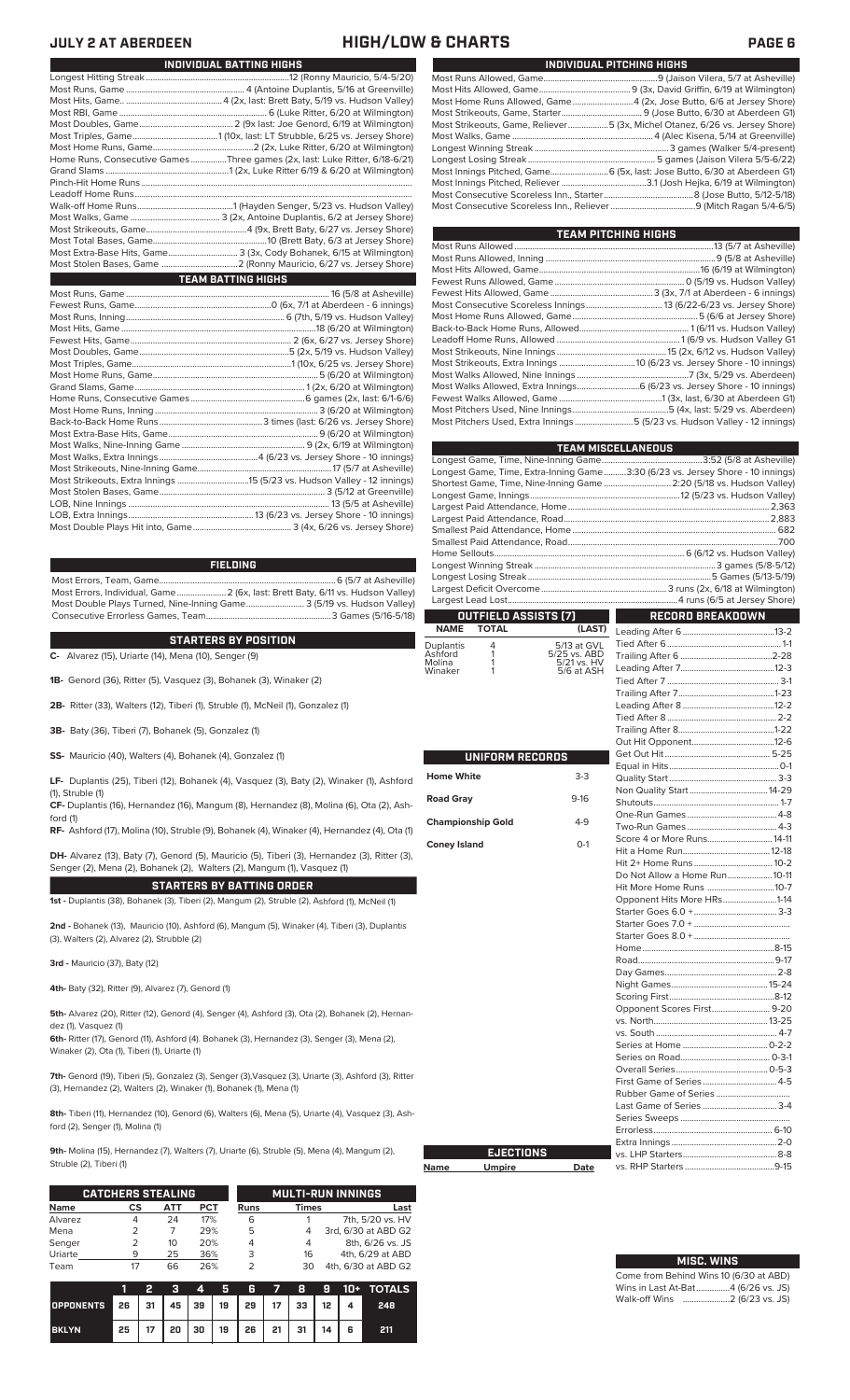## **JULY 2 AT ABERDEEN GAME BY GAME RESULTS PAGE 7**

| <b>GAME-BY-GAME RESULTS</b> |                |                                |                |                   |                        |                   |                                            |                                                                         |                                                  |                             |              |                   |
|-----------------------------|----------------|--------------------------------|----------------|-------------------|------------------------|-------------------|--------------------------------------------|-------------------------------------------------------------------------|--------------------------------------------------|-----------------------------|--------------|-------------------|
| <b>DATE</b>                 | GM#            | OPPONENT                       | W-L/TIME SCORE |                   | RECORD                 | POSITION          | GA/GB                                      | <b>WINNING PITCHER</b>                                                  | <b>LOSING PITCHER</b>                            | <b>SAVE</b>                 | <b>TIME</b>  | <b>ATTENDANCE</b> |
| 5/4                         | $\mathbf{1}$   | at Asheville                   | W              | $8 - 2$           | $1-0$                  | T <sub>1st</sub>  | $+1$                                       | Josh Walker (1-0)                                                       | Blair Henley (0-1)                               |                             | 3:16         | 1,200             |
| 5/5                         | $\overline{2}$ | at Asheville                   | L              | $6-1$             | $1 - 1$                | T <sub>2</sub> nd | $-1$                                       | Chandler Casey (1-0)                                                    | Jose Butto (1-0)                                 |                             | 3:26         | 1,200             |
| 5/6                         | 3              | at Asheville                   | L              | $11 - 4$          | $1 - 2$                | T3rd              | $-2$                                       | Matt Ruppenthal (1-0)                                                   | Oscar Rojas (0-1)                                |                             | 3:10         | 1,200             |
| 5/7                         | 4              | at Asheville                   | L              | $13 - 7$          | $1 - 3$                | T3rd              | -3                                         | R.J. Freure (1-0)                                                       | Jaison Vilera (0-1)                              |                             | 3:44         | 1,200             |
| 5/8                         | 5              | at Asheville                   | W              | $16-12$           | $2 - 3$                | T3rd              | -3                                         | Alec Kisena (1-0)                                                       | Juan Pablo Lopez (1-0)                           |                             | 3:52         | 1,200             |
| 5/9                         |                | at Asheville                   |                |                   |                        |                   | Cancelled due to non-COVID-related illness |                                                                         |                                                  |                             |              |                   |
| 5/10                        |                | OFF DAY                        |                |                   |                        |                   |                                            |                                                                         |                                                  |                             |              |                   |
| 5/11                        | 6              | at Greenville                  | W              | $6-1$             | $3-3$                  | 2 <sub>nd</sub>   | $-2.5$                                     | Josh Walker (2-0)                                                       | Jay Groome (0-2)                                 |                             | 3:00         | 1,995             |
| 5/12                        | $\overline{7}$ | at Greenville                  | W              | $3-2$             | $4 - 3$                | 2 <sub>nd</sub>   | $-1.5$                                     | Brian Metoyer (1-0)                                                     | Yusniel Padron-Artilles (0-2)                    | Mitch Ragan (1)             | 3:14         | 1,819             |
| 5/13                        | 8              | at Greenville                  | L              | $8 - 2$           | $4 - 4$                | 2 <sub>nd</sub>   | $-2.5$                                     | Chris Murphy (1-1)                                                      | Oscar Rojas (0-2)                                |                             | 3:21         | 2,485             |
| 5/14<br>5/15                | 9<br>10        | at Greenville<br>at Greenville | L<br>L         | $5-1$<br>$8 - 4$  | $4 - 5$<br>$4-6$       | 4th<br>4th        | $-2.5$<br>$-3.5$                           | Brayan Bello (2-0)<br>Yorvin Pantoja (1-0)                              | Alec Kisena (1-1)<br>Brian Metoyer (1-1)         |                             | 2:54<br>2:52 | 2,732<br>2,883    |
| 5/16                        | 11             | at Greenville                  | L              | $10-9$            | $4 - 7$                | 4th               | $-3.5$                                     | Jake Wallace (1-0)                                                      | Eric Orze (0-1)                                  |                             | 3:09         | 2,818             |
| 5/17                        |                | OFF DAY                        |                |                   |                        |                   |                                            |                                                                         |                                                  |                             |              |                   |
| 5/18                        | 12             | <b>Hudson Valley</b>           | L              | $4 - 3$           | $4 - 8$                | 5th               | $-4.5$                                     | Zach Greene (1-1)                                                       | Andrew Edwards (0-1)                             |                             | 2:29         | 1,315             |
| 5/19                        | 13             | <b>Hudson Valley</b>           | W              | 14-0              | $5-8$                  | 5th               | $-3.5$                                     | Allan Winans (1-0)                                                      | Jhony Brito (0-1)                                |                             | 3:01         | 810               |
| 5/20                        | 14             | <b>Hudson Valley</b>           | L              | $6-1$             | 5-9                    | 5th               | $-3.5$                                     | Luis Medina (2-0)                                                       | Jaison Vilera (0-2)                              |                             | 2:42         | 682               |
| 5/21                        | 15             | <b>Hudson Valley</b>           | W              | 4-1               | $6-9$                  | 5th               | $-3.5$                                     | Josh Walker (3-0)                                                       | Josh Maciejewski (2-1)                           | Eric Orze (1)               | 2:33         | 998               |
| 5/22                        | 16             | <b>Hudson Valley</b>           | г              | $5-3$             | $6-10$                 | 5th               | $-4.5$                                     | Ken Waldichuk (1-0)                                                     | Cam Opp (0-1)                                    |                             | 3:14         | 1,624             |
| 5/23                        | 17             | <b>Hudson Valley</b>           | W              | $6-5(12)$         | $7 - 10$               | 5th               | $-3.5$                                     | Josh Hejka (1-0)                                                        | Zach Greene (1-2)                                |                             | 3:24         | 1,261             |
| 5/24                        |                | OFF DAY                        |                |                   |                        |                   |                                            |                                                                         |                                                  |                             |              |                   |
| 5/25                        | 18             | Aberdeen                       | г              | $8-1$             | $7 - 11$               | 5th               | $-4.5$                                     | Drew Rom (2-0)                                                          | Oscar Rojas (0-3)                                |                             | 2:52         | 861               |
| 5/26                        | 19             | Aberdeen                       |                |                   |                        |                   |                                            | 5/26 game postponed due to rain, makeup scheduled for doubleheader 5/27 |                                                  |                             |              |                   |
| 5/27                        | 19             | Aberdeen                       | г              | $6-2(7)$          | $7-12$                 | 5th               | $-5.5$                                     | Grayson Rodriguez (3-0)                                                 | Jaison Vilera (0-3)                              |                             | 2:14         |                   |
|                             | 20             | Aberdeen                       | г              | $10-1(7)$         | $7-13$                 | 5th               | -6.5                                       | Morgan McSweeney (2-0)                                                  | Cam Opp (0-2)                                    |                             | 2:37         | 926               |
| 5/28                        | 21             | Aberdeen                       |                |                   |                        |                   |                                            | 5/28 game postponed due to rain, makeup scheduled for doubleheader 8/25 |                                                  |                             |              |                   |
| 5/29                        | 21             | Aberdeen                       | г              | $4-1$             | $7-14$                 | 5th               | $-7.5$                                     | <b>Garrett Stallings (3-1)</b>                                          | Alec Kisena (1-2)                                | <b>Connor Gillispie (1)</b> | 2:52         | 1,509             |
| 5/30                        | 22             | Aberdeen                       |                |                   |                        |                   |                                            | 5/30 game posted to a later date to be determined                       |                                                  |                             |              |                   |
| 5/31                        |                | OFF DAY                        |                |                   |                        |                   |                                            | MAY [7-14]                                                              |                                                  |                             |              |                   |
| 6/1                         | 22             | at Jersey Shore                | W              | $11 - 5$          | $8-14$                 | T4th              | $-7.5$                                     | Jose Butto (1-1)                                                        | Josh Hendrickson (0-1)                           |                             | 3:03         | 2,077             |
| 6/2                         | 23             | at Jersey Shore                | L              | $4-1$             | $8 - 15$               | 5th               | $-8.5$                                     | Carlo Reyes (1-0)                                                       | Justin Lasko (0-1)                               | Blake Brown (1)             | 2:44         | 1,591             |
| 6/3                         | 24             | at Jersey Shore                | W              | $6 - 4$           | $9 - 15$               | 4th               | $-8.5$                                     | Bryce Montes de Oca (1-0)                                               | Jack Perkins (0-1)                               | Brian Metoyer (1)           | 3:15         | 1,473             |
| 6/4                         | 25             | at Jersey Shore                | L              | $5-4(7)$          | $9 - 16$               | 5th               | $-9.0$                                     | Aneurys Zabala (2-2)                                                    | Allan Winans (1-1)                               |                             | 2:12         | 2,399             |
| 6/5                         | 26             | at Jersey Shore                | L              | $5 - 4$           | $9 - 17$               | 5th               | $-9.0$                                     | Mike Adams (1-1)                                                        | Mitch Ragan (0-1)                                |                             | 2:36         | 2,122             |
| 6/6                         | 27             | at Jersey Shore                | L              | $11-6$            | $9-18$                 | 5th               | $-9.5$                                     | Nick Lackney (1-0)                                                      | Jose Butto (1-2)                                 |                             | 3:31         | 2,041             |
| 6/7                         |                | OFF DAY                        |                |                   |                        |                   |                                            |                                                                         |                                                  |                             |              |                   |
| 6/9                         | 28             | <b>Hudson Valley</b>           | L              | $3-2(7)$          | 9-19                   | 5th               | $-10.5$                                    | Tanner Myatt (1-0)                                                      | Justin Lasko (0-2)                               | Justin Wilson (1)           | 2:22         |                   |
|                             | 29             | <b>Hudson Valley</b>           | W              | $5-3(7)$          | $10-19$                | 5th               | -9.5                                       | Eric Orze (1-1)                                                         | Luis Medina (2-1)                                | Bryce Montes de Oca (1)     | 2:02         | 1,211             |
| 6/10                        | 30             | <b>Hudson Valley</b>           | г              | $1 - 0$           | 10-20                  | 5th               | -9.5                                       | <b>Barrett Loseke (2-1)</b>                                             | Cam Opp (0-3)                                    | Zach Greene (1)             | 2:37         | 1,396             |
| 6/11                        | 31             | <b>Hudson Valley</b>           | г              | $8-0$             | $10 - 21$              | 5th               | -9.5                                       | Ken Waldichuk (2-0)                                                     | Jaison Vilera (0-4)                              |                             | 3:06         | 1,597             |
| 6/12                        | 32             | <b>Hudson Valley</b>           | г              | $5-4$             | 10-22                  | 5th               | $-9.5$                                     | <b>Nelson Alvarez (2-0)</b>                                             | Bryce Montes de Oca (1-1)                        | Justin Wilson (2)           | 3:22         | 2,194             |
| 6/13                        | 33             | <b>Hudson Valley</b>           | г              | $5-0$             | $10 - 23$              | 5th               | $-9.5$                                     | Hayden Wesneski (1-1)                                                   | Allan Winans (1-2)                               |                             | 2:50         | 1,749             |
| 6/14                        |                | OFF DAY                        |                |                   |                        |                   |                                            |                                                                         |                                                  |                             |              |                   |
| 6/15                        | 34             | at Wilmington                  | W              | $3-1$             | $11 - 23$              | 5th               | $-8.5$                                     | Brian Metoyer (2-1)                                                     | Zach Brzykcy (2-1)                               | Andrew Edwards (1)          | 2:21         | 1,188             |
| 6/16                        | 35             | at Wilmington                  | L              | $5 - 2$           | $11 - 24$              | 5th               | $-9.5$                                     | Amos Willingham (1-0)                                                   | Eric Orze (1-2)                                  | Reid Schaller (3)           | 2:51         | 700               |
| 6/17                        | 36             | at Wilmington                  | L              | $8 - 4$           | $11 - 25$              | 5th               | $-10.5$                                    | Joan Adon (3-1)                                                         | Alec Kisena (1-3)                                |                             | 2:54         | 1,009             |
| 6/18                        | 37             | at Wilmington                  | W              | $7-5$             | $12 - 25$              | 5th               | $-10$                                      | Mitch Ragan (1-1)                                                       | Reid Schaller (1-1)                              |                             | 2:52         | 2,565             |
| 6/19<br>6/20                | 38<br>39       | at Wilmington<br>at Wilmington | L<br>W         | $9 - 8$<br>$13-1$ | $12 - 26$<br>$13 - 26$ | 5th<br>5th        | $-11$<br>$-11$                             | Christian Vann (2-0)<br>Justin Lasko (1-2)                              | Andrew Edwards (0-2)<br>Alfonso Hernanndez (0-1) |                             | 3:26<br>2:44 | 1,899<br>2,722    |
| 6/21                        |                | OFF DAY                        |                |                   |                        |                   |                                            |                                                                         |                                                  |                             |              |                   |
| 6/22                        | 40             | <b>Jersey Shore</b>            | L              | $7 - 5$           | 13-27                  | 5th               | $-12$                                      | Manuel Silva (1-0)                                                      | Jaison Vilera (0-5)                              | Aneurys Zabala (3)          | 3:01         | 2,307             |
| 6/23                        | 41             | <b>Jersey Shore</b>            | W              | 3-2 (10)          | 14-27                  | 5th               | $-12$                                      | Mitch Ragan (2-1)                                                       | Andrew Brown (2-2)                               |                             | 3:30         | 1,595             |
| 6/24                        | 42             | <b>Jersey Shore</b>            | г              | $3-0$             | 14-28                  | 5th               | $-13$                                      | Kevin Gowdy (2-3)                                                       | Jose Butto (1-3)                                 | Blake Brown (2)             | 2:52         | 1,906             |
| 6/25                        | 43             | <b>Jersey Shore</b>            | W              | $7-2$             | 15-28                  | 5th               | $-13$                                      | Cam Opp (1-3)                                                           | Jonathan Hughes (2-3)                            |                             | 2:44         | 2,194             |
| 6/26                        | 44             | <b>Jersey Shore</b>            | W              | $8-5$             | 16-28                  | 5th               | $-13$                                      | <b>Michel Otanez (1-0)</b>                                              | Mark Potter (0-2)                                |                             | 3:13         | 2,363             |
| 6/27                        | 45             | <b>Jersey Shore</b>            | г              | $3-0$             | 16-29                  | 5th               | $-13$                                      | Dominic Pipkin (2-0)                                                    | Justin Lasko (1-3)                               | Blake Brown (3)             | 2:43         | 2,253             |
| 6/28                        |                | OFF DAY                        |                |                   |                        |                   |                                            |                                                                         |                                                  |                             |              |                   |
| 6/29                        | 46             | at Aberdeen                    | L              | $7-3$             | 16-30                  | 5th               | $-14$                                      | Garrett Stallings (4-3)                                                 | Alec Kisena (1-4)                                | Garrett Farmer (4)          | 2:40         | 1,347             |
| 6/30                        | 47             | at Aberdeen                    | L              | $2-1(7)$          | 16-31                  | 5th               | $-14.5$                                    | Clayton McGinness (1-1)                                                 | Jose Butto (1-4)                                 | Logan Gillaspie (1)         | 1:53         |                   |
|                             | 48             | at Aberdeen                    | W              | $7-6(7)$          | 17-31                  | 5th               | $-14.5$                                    | Jaison Vilera (1-5)                                                     | Kade Strowd (0-2)                                | Mitch Ragan (2)             | 2:31         | 2,405             |
|                             |                |                                |                |                   |                        |                   |                                            | JUNE (10-17)                                                            |                                                  |                             |              |                   |
| 7/1                         | 49             | at Aberdeen                    | L              | $2-0(6)$          | 17-32                  | 5th               | $-15$                                      | Drew Rom (5-0)                                                          | Cam (1-4)                                        |                             | 1:50         | 1,077             |
| 7/2                         | 50             | at Aberdeen                    | 7:05 p.m.      |                   |                        |                   |                                            |                                                                         |                                                  |                             |              |                   |
| 7/3                         | 51             | at Aberdeen                    | 6:05 pm.       |                   |                        |                   |                                            |                                                                         |                                                  |                             |              |                   |
| 7/4                         | 52             | at Aberdeen                    | 2:05 p.m.      |                   |                        |                   |                                            |                                                                         |                                                  |                             |              |                   |
| 7/5                         |                | OFF DAY                        |                |                   |                        |                   |                                            |                                                                         |                                                  |                             |              |                   |
| 7/6                         | 53             | at Hudson Valley               | 7:05 p.m.      |                   |                        |                   |                                            |                                                                         |                                                  |                             |              |                   |
| 7/7                         | 54             | at Hudson Valley               | 7:05 p.m.      |                   |                        |                   |                                            |                                                                         |                                                  |                             |              |                   |
| 7/8                         | 55             | at Hudson Valley               | 7:05 p.m.      |                   |                        |                   |                                            |                                                                         |                                                  |                             |              |                   |

- 7/9 56 at Hudson Valley 7:05 p.m.
- 7/10 57 at Hudson Valley 6:05 p.m.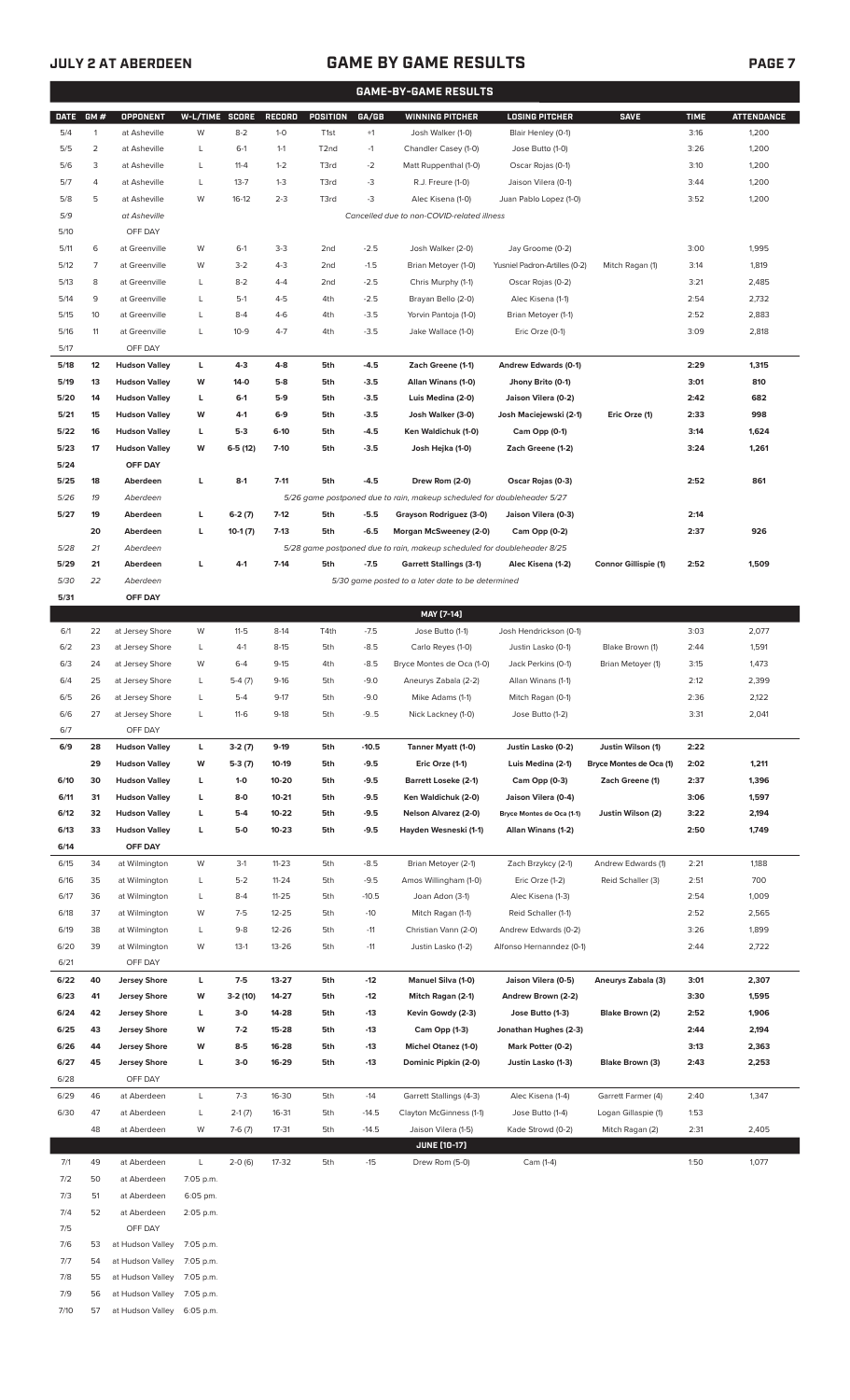## **JULY 2 AT ABERDEEN GAME-BY-GAME PAGE 8**

| DATE GM # |     | OPPONENT                   | W-L/TIME SCORE | RECORD<br>POSITION GA/GB | <b>WINNING PITCHER</b> | <b>LOSING PITCHER</b> | <b>SAVE</b> | <b>TIME</b> | <b>ATTENDANCE</b> |
|-----------|-----|----------------------------|----------------|--------------------------|------------------------|-----------------------|-------------|-------------|-------------------|
| 7/12      |     | OFF DAY                    |                |                          |                        |                       |             |             |                   |
| 7/13      | 59  | <b>Jersey Shore</b>        | 6:30 p.m.      |                          |                        |                       |             |             |                   |
| 7/14      | 60  | <b>Jersey Shore</b>        | 6:30 p.m.      |                          |                        |                       |             |             |                   |
| 7/15      | 61  | <b>Jersey Shore</b>        | 6:30 p.m.      |                          |                        |                       |             |             |                   |
| 7/16      | 62  | <b>Jersey Shore</b>        | 7:00 p.m.      |                          |                        |                       |             |             |                   |
| 7/17      | 63  | <b>Jersey Shore</b>        | 6:00 p.m.      |                          |                        |                       |             |             |                   |
| 7/18      | 64  | <b>Jersey Shore</b>        | 4:00 p.m.      |                          |                        |                       |             |             |                   |
|           |     |                            |                |                          |                        |                       |             |             |                   |
| 7/19      |     | OFF DAY                    |                |                          |                        |                       |             |             |                   |
| 7/20      | 65  | Wilmington                 | 6:30 p.m.      |                          |                        |                       |             |             |                   |
| 7/21      | 66  | Wilmington                 | 6:30 p.m.      |                          |                        |                       |             |             |                   |
| 7/22      | 67  | Wilmington                 | 6:30 p.m.      |                          |                        |                       |             |             |                   |
| 7/23      | 68  | Wilmington                 | 7:00 p.m.      |                          |                        |                       |             |             |                   |
| 7/24      | 69  | Wilmington                 | 6:00 p.m.      |                          |                        |                       |             |             |                   |
| 7/25      | 70  | Wilmington                 | 4:00 p.m.      |                          |                        |                       |             |             |                   |
|           |     |                            |                |                          |                        |                       |             |             |                   |
| 7/26      |     | OFF DAY                    |                |                          |                        |                       |             |             |                   |
| 7/27      | 71  | at Jersey Shore            | 7:05 p.m.      |                          |                        |                       |             |             |                   |
| 7/28      | 72  | at Jersey Shore            | 7:05 p.m.      |                          |                        |                       |             |             |                   |
| 7/29      | 73  | at Jersey Shore            | 7:05 p.m.      |                          |                        |                       |             |             |                   |
| 7/30      | 74  | at Jersey Shore            | 7:05 p.m.      |                          |                        |                       |             |             |                   |
| 7/31      | 75  | at Jersey Shore            | 7:05 p.m.      |                          |                        |                       |             |             |                   |
|           |     |                            |                |                          | JULY (0-1)             |                       |             |             |                   |
|           |     |                            |                |                          |                        |                       |             |             |                   |
| 8/1       | 76  | at Jersey Shore            | 1:05 p.m.      |                          |                        |                       |             |             |                   |
| 8/2       |     | OFF DAY                    |                |                          |                        |                       |             |             |                   |
| 8/3       | 77  | <b>Hudson Valley</b>       | 6:30 p.m.      |                          |                        |                       |             |             |                   |
| 8/4       | 78  | <b>Hudson Valley</b>       | 6:30 p.m.      |                          |                        |                       |             |             |                   |
| 8/5       | 79  | <b>Hudson Valley</b>       | 6:30 p.m.      |                          |                        |                       |             |             |                   |
| 8/6       | 80  | <b>Hudson Valley</b>       | 7:00 p.m.      |                          |                        |                       |             |             |                   |
|           | 81  | <b>Hudson Valley</b>       | 6:00 p.m.      |                          |                        |                       |             |             |                   |
| 8/7       |     |                            |                |                          |                        |                       |             |             |                   |
| 8/8       | 82  | <b>Hudson Valley</b>       | 4:00 p.m.      |                          |                        |                       |             |             |                   |
| 8/9       |     | OFF DAY                    |                |                          |                        |                       |             |             |                   |
| 8/10      | 83  | at Wilmington              | 7:05 p.m.      |                          |                        |                       |             |             |                   |
| 8/11      | 84  | at Wilmington              | 7:05 p.m.      |                          |                        |                       |             |             |                   |
| 8/12      | 85  | at Wilmington              | 7:05 p.m.      |                          |                        |                       |             |             |                   |
| 8/13      | 86  | at Wilmington              | 7:05 p.m.      |                          |                        |                       |             |             |                   |
| 8/14      | 87  | at Wilmington              | 6:05 p.m.      |                          |                        |                       |             |             |                   |
|           |     |                            |                |                          |                        |                       |             |             |                   |
| 8/15      | 88  | at Wilmington              | 1:05 p.m.      |                          |                        |                       |             |             |                   |
| 8/16      |     | OFF DAY                    |                |                          |                        |                       |             |             |                   |
| 8/17      | 89  | at Hudson Valley 7:05 p.m. |                |                          |                        |                       |             |             |                   |
| 8/18      | 90  | at Hudson Valley           | 7:05 p.m.      |                          |                        |                       |             |             |                   |
| 8/19      | 91  | at Hudson Valley           | 7:05 p.m.      |                          |                        |                       |             |             |                   |
| 8/20      | 92  | at Hudson Valley           | 7:05 p.m.      |                          |                        |                       |             |             |                   |
| 8/21      | 93  | at Hudson Valley           | 6:05 p.m.      |                          |                        |                       |             |             |                   |
|           |     |                            |                |                          |                        |                       |             |             |                   |
| 8/22      | 94  | at Hudson Valley           | 4:35 p.m.      |                          |                        |                       |             |             |                   |
| 8/23      |     | OFF DAY                    |                |                          |                        |                       |             |             |                   |
| 8/24      | 95  | Aberdeen                   | 6:30 p.m.      |                          |                        |                       |             |             |                   |
| 8/25      | 96  | Aberdeen                   | 5:00 p.m.      |                          |                        |                       |             |             |                   |
|           | 97  | Aberdeen                   | DH             |                          |                        |                       |             |             |                   |
| 8/26      | 98  | Aberdeen                   | 6:30 p.m.      |                          |                        |                       |             |             |                   |
| 8/27      | 99  | Aberdeen                   | 7:00 p.m.      |                          |                        |                       |             |             |                   |
|           |     |                            |                |                          |                        |                       |             |             |                   |
| 8/28      | 100 | Aberdeen                   | 6:00 p.m.      |                          |                        |                       |             |             |                   |
| 8/29      | 101 | Aberdeen                   | 4:00 p.m.      |                          |                        |                       |             |             |                   |
| 8/30      |     | OFF DAY                    |                |                          |                        |                       |             |             |                   |
| 8/31      | 102 | Wilmington                 | 6:30 p.m.      |                          |                        |                       |             |             |                   |
|           |     |                            |                |                          | AUGUST (0-0)           |                       |             |             |                   |
| 9/1       | 103 | Wilmington                 | 6:30 p.m.      |                          |                        |                       |             |             |                   |
| 9/2       | 104 | Wilmington                 | 6:30 p.m.      |                          |                        |                       |             |             |                   |
| 9/3       | 105 | Wilmington                 | 7:00 p.m.      |                          |                        |                       |             |             |                   |
|           |     |                            |                |                          |                        |                       |             |             |                   |
| 9/4       | 106 | Wilmington                 | 6:00 p.m.      |                          |                        |                       |             |             |                   |
| 9/5       | 107 | Wilmington                 | 4:00 p.m.      |                          |                        |                       |             |             |                   |
| 9/6       |     | OFF DAY                    |                |                          |                        |                       |             |             |                   |
| 9/7       | 108 | at Hudson Valley           | 7:05 p.m.      |                          |                        |                       |             |             |                   |
| 9/8       | 109 | at Hudson Valley           | 7:05 p.m.      |                          |                        |                       |             |             |                   |
| 9/9       | 110 | at Hudson Valley           | 7:05 p.m.      |                          |                        |                       |             |             |                   |
| 9/10      | 111 | at Hudson Valley           | 7:05 p.m.      |                          |                        |                       |             |             |                   |
|           |     |                            |                |                          |                        |                       |             |             |                   |
| 9/11      | 112 | at Hudson Valley           | 6:05 p.m.      |                          |                        |                       |             |             |                   |
| 9/12      | 113 | at Hudson Valley           | 4:35 p.m.      |                          |                        |                       |             |             |                   |
| 9/13      |     | OFF DAY                    |                |                          |                        |                       |             |             |                   |
| 9/14      | 114 | <b>Jersey Shore</b>        | 6:30 p.m.      |                          |                        |                       |             |             |                   |
| 9/15      | 115 | <b>Jersey Shore</b>        | 6:30 p.m.      |                          |                        |                       |             |             |                   |
| 9/16      | 116 | <b>Jersey Shore</b>        | 6:30 p.m.      |                          |                        |                       |             |             |                   |
| 9/17      | 117 | <b>Jersey Shore</b>        | 7:00 p.m.      |                          |                        |                       |             |             |                   |
|           |     |                            |                |                          |                        |                       |             |             |                   |
| 9/18      | 118 | <b>Jersey Shore</b>        | 4:00 p.m.      |                          |                        |                       |             |             |                   |
| 9/19      | 119 | <b>Jersey Shore</b>        | 1:00 p.m.      |                          |                        |                       |             |             |                   |

**SEPTEMBER (0-0)**